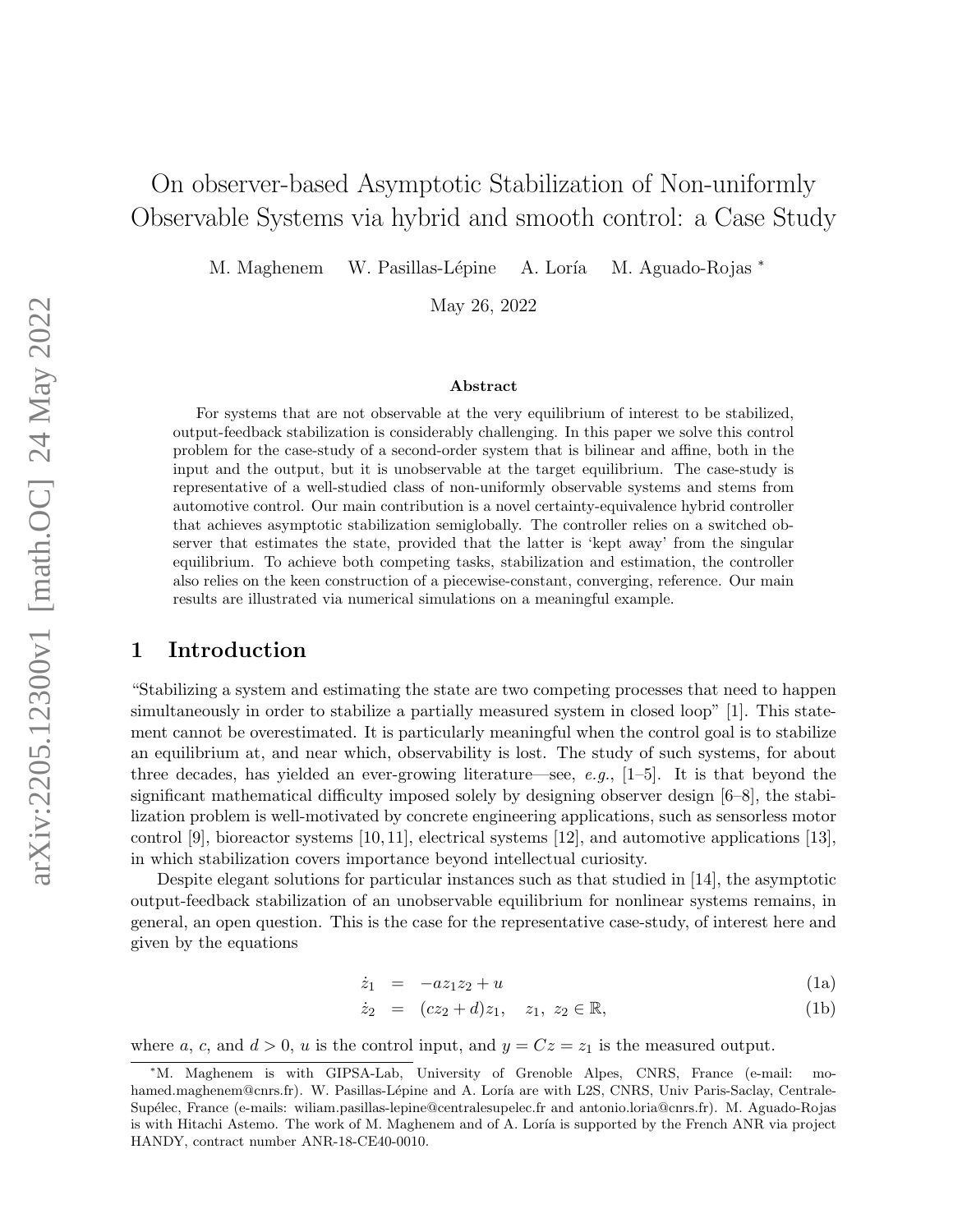This system belongs to the well-studied class of bilinear systems of the form  $\dot{x} = A(y)x + Bu$ cf. [\[4\]](#page-19-3), is not observable on  $\{y = 0\}$  and has the interest that, up to a change of time-scale, it represents the dynamics of the so-called extended-braking stiffness [\[13,](#page-20-5) [15\]](#page-20-7). This variable, represented by  $z_2$  in [\(1b\)](#page-0-0), is a state whose regulation translates into maximizing the braking force in the antiblock braking system (ABS) of a vehicle's rolling tire [\[16\]](#page-20-8). Stabilizing the origin  $\{(z_1, z_2) = (0, 0)\}\$ for [\(1\)](#page-0-1), measuring only  $z_1$  (which tantamounts to the linear acceleration of the tire at the wheel-ground contact point, relative to the longitudinal acceleration of the vehicle) is the open problem that we solve here.

In line with the keen assertion of [\[1\]](#page-19-0), the estimation and stabilization tasks are competing processes for [\(1\)](#page-0-1). On one hand, as explained in [\[17\]](#page-20-9), the state estimator relies on the plant's output to provide certain persistency of excitation in order for the estimation errors to converge. This is a well-documented estimation mechanism employed for bilinear systems [\[4,](#page-19-3) [18\]](#page-20-10). A way to excite the system is via hybrid control, by constructing a switching reference for the plant's state [\[15,](#page-20-7) [19\]](#page-20-11), but this, of course, prevents stabilization. To overcome this conundrum, in this paper we propose a novel hybrid controller that relies on the exponentially convergent observer previously proposed in [\[13,](#page-20-5) [15\]](#page-20-7) and on the construction of a piecewise-constant, decreasing reference (more precisely, a function taking values in a discrete set formed by the elements of a decreasing sequence). Thus, the controller is hybrid in nature and successfully stabilizes the origin semiglobally and asymptotically. Our contribution is a natural follow up on long-standing work led by the second author [\[5,](#page-19-1) [13,](#page-20-5) [15,](#page-20-7) [17\]](#page-20-9), but there no intellectual intersection with these references, devoted entirely to the observer-design problem. In addition, relatively to them, we provide here explicit exponential bounds on the observer's estimation errors.

### 2 Switched-observer design

We revisit the switched observer for system [\(1\)](#page-0-1) originally introduced in [\[13\]](#page-20-5) and we refine the main result therein by providing an explicit estimation of the convergence rate. This is a fundamental step for the hybrid control design, which stands as one of our main contributions.

Let  $\hat{z} := (\hat{z}_1, \hat{z}_2)$  denote the estimate of  $z := (z_1, z_2)$  and consider the observer

<span id="page-1-2"></span>
$$
\dot{\hat{z}}_1 = -az_1\hat{z}_2 - u + k_1(z_1)z_1(z_1 - \hat{z}_1) \n\dot{\hat{z}}_2 = cz_1\hat{z}_2 + dz_1 + k_2(z_1)z_1(z_1 - \hat{z}_1),
$$

where

$$
k_i(z_1) := \begin{cases} k_i^+ & \text{if } z_1 > 0 \\ k_i^- & \text{if } z_1 < 0 \\ 0 & \text{if } z_1 = 0, \end{cases} \quad i \in \{1, 2\}.
$$

and, following [\[15\]](#page-20-7), we set

$$
\begin{gathered} k_1^+ > c, \quad k_2^+ < -\frac{c}{a} k_1^+, \quad k_2^- < -\frac{c}{a} k_1^-, \\ k_1^- = 2c - k_1^+, \quad c k_1^+ + a k_2^+ = c k_1^- + a k_2^-.\end{gathered}
$$

Then, the dynamics of the estimation error  $\tilde{z}_i := \hat{z}_i - z_i$  is given by the linear time-varying system

<span id="page-1-1"></span>
$$
\begin{bmatrix} \dot{\tilde{z}}_1 \\ \dot{\tilde{z}}_2 \end{bmatrix} = z_1(t) \begin{bmatrix} -k_1(z_1(t)) & -a \\ -k_2(z_1(t)) & c \end{bmatrix} \begin{bmatrix} \tilde{z}_1 \\ \tilde{z}_2 \end{bmatrix},
$$
\n(3)

and depends on the measurable output trajectory  $t \mapsto z_1(t)$ .

<span id="page-1-0"></span>Now, we consider the following hypothesis on the measured output  $z_1$ .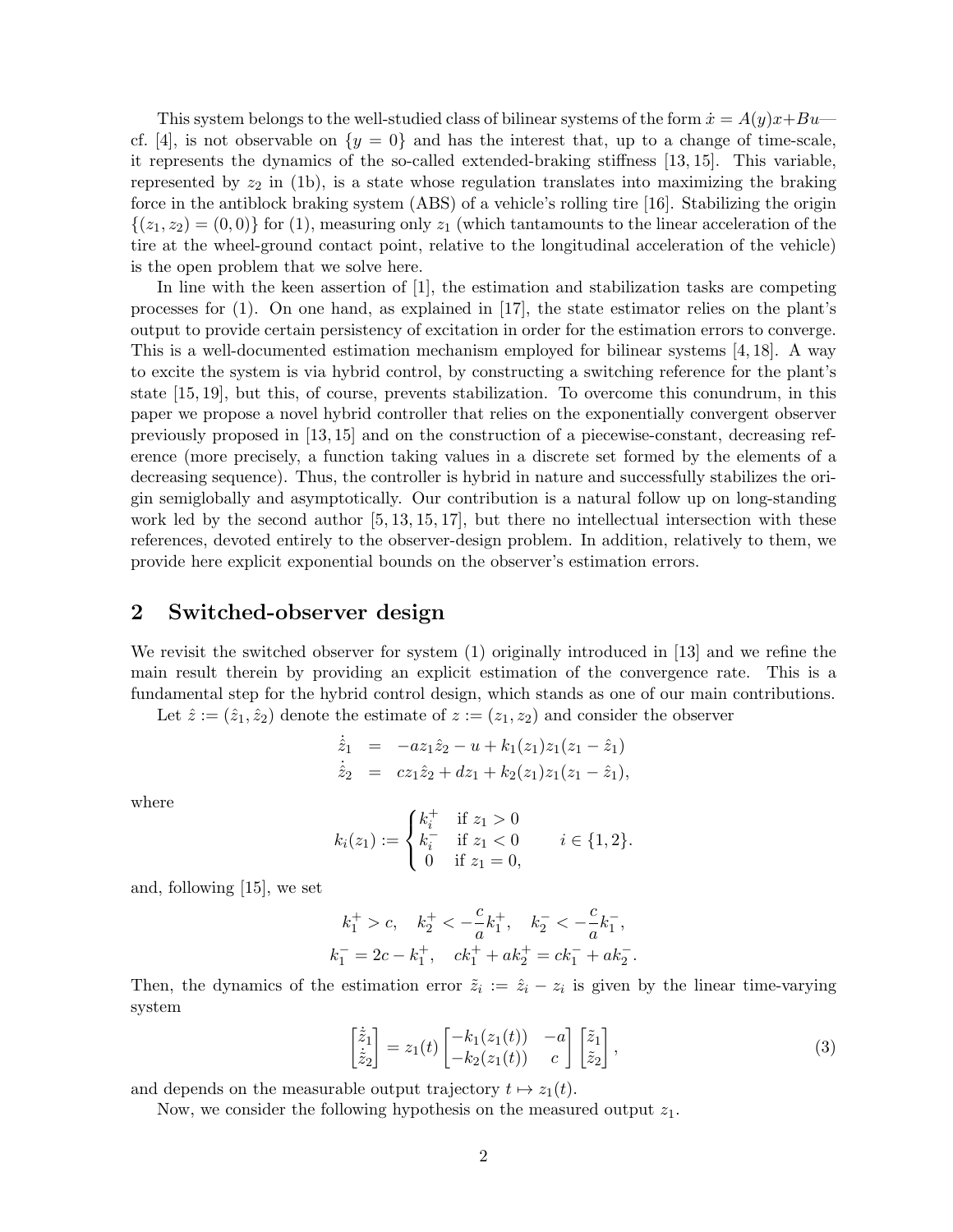**Assumption 1** There exist positive constants  $\tau_d$ ,  $\tau_s$ ,  $\tilde{z}$ , and  $\tilde{z}$ , and an infinite union of disjoint intervals, denoted  $I_d$ , such that:

- $|z_1(t)| \geq \underline{z}$  for all  $t \in I_d$ ,
- $|z_1(t)| \leq \overline{z}$  for all  $t \in \mathbb{R}_{\geq 0} \backslash I_d$ ,
- the length of each connected interval in  $I_d$  is no smaller than  $\tau_d$ , and
- the length of each connected interval in  $\mathbb{R}_{\geq 0} \setminus I_d$  is smaller than  $\tau_s$ .

Assumption [1](#page-1-0) relaxes the hypotheses imposed in [\[5\]](#page-19-1). Next, for the purpose of analysis, we introduce the new time scale—cf. [\[5\]](#page-19-1),

<span id="page-2-4"></span><span id="page-2-0"></span>
$$
\tau := \int_{t_o}^t |z_1(s)| ds =: f_{z_1}(t), \tag{4}
$$

which, under Assumption [1,](#page-1-0) is well defined since there exist  $\mu$  and  $T > 0$  such that

<span id="page-2-3"></span>
$$
\int_{t_o}^t |z_1(s)|ds \ge \mu(t - t_o) \quad \forall t \ge t_o + T, \ \forall t_o \ge 0.
$$
 (5)

In the new time-scale, the system [\(3\)](#page-1-1) is equivalent to

$$
\tilde{w}' := \frac{d\tilde{w}}{d\tau} = A(w_1(\tau))\tilde{w} \qquad \forall \tau \in \text{Im}(f_{z_1}),\tag{6}
$$

where  $w_1: \text{Im}(f_{z_1}) \to \mathbb{R}$  and  $\tilde{w}: \text{Im}(f_{z_1}) \to \mathbb{R}^2$  are given by

$$
w_1(\tau) \quad := \quad \begin{cases} z_1(f_{z_1}^-(\tau)) & \text{if } \operatorname{card}(f_{z_1}^-(\tau)) = 1 \\ 0 & \text{otherwise,} \end{cases} \tag{7}
$$

$$
\tilde{w}(\tau) := \begin{cases}\n\tilde{z}(f_{z_1}(\tau)) & \text{if } \operatorname{card}(f_{z_1}(\tau)) = 1 \\
\tilde{z}(\min\{f_{z_1}(\tau)\}) & \text{otherwise,} \n\end{cases}
$$
\n(8)

and

<span id="page-2-1"></span>
$$
A(w_1) := \begin{cases} A_+ & \text{if } w_1 > 0 \\ A_- & \text{if } w_1 < 0 \\ 0 & \text{if } w_1 = 0, \end{cases}
$$

where  $A_+$  and  $A_+$  correspond, respectively, to the matrix in [\(3\)](#page-1-1) with  $k_i = k_i^+$  and  $k_i = k_i^-$ . Note that, by definition,  $w_1(\tau) = 0$  only for  $\tau$  in a null-measure set. Hence,

 $A(w_1(\tau)) \in \{A_1, A_2\}$  for almost all  $\tau \in \text{Im}(f_{z_1}).$ 

Furthermore, under Assumption [1,](#page-1-0)  $\text{Im}(f_{z_1}) = \mathbb{R}_{\geq 0}$  and  $\tau \mapsto w_1(\tau)$  has the following property,

**Property 1** There exist an infinite union of disjoint intervals, denoted  $I_d$ , such that

- $|w_1(\tau)| > 0$  for all  $t \in \overline{I}_d$ ,
- the length of each connected interval in  $\overline{I}_d$  is no smaller than  $(\tau_d \underline{z})$ ,
- <span id="page-2-2"></span>• the length of each connected interval in  $\mathbb{R}_{\geq 0} \setminus \overline{I}_d$  is smaller than  $(\tau_s \overline{z})$ .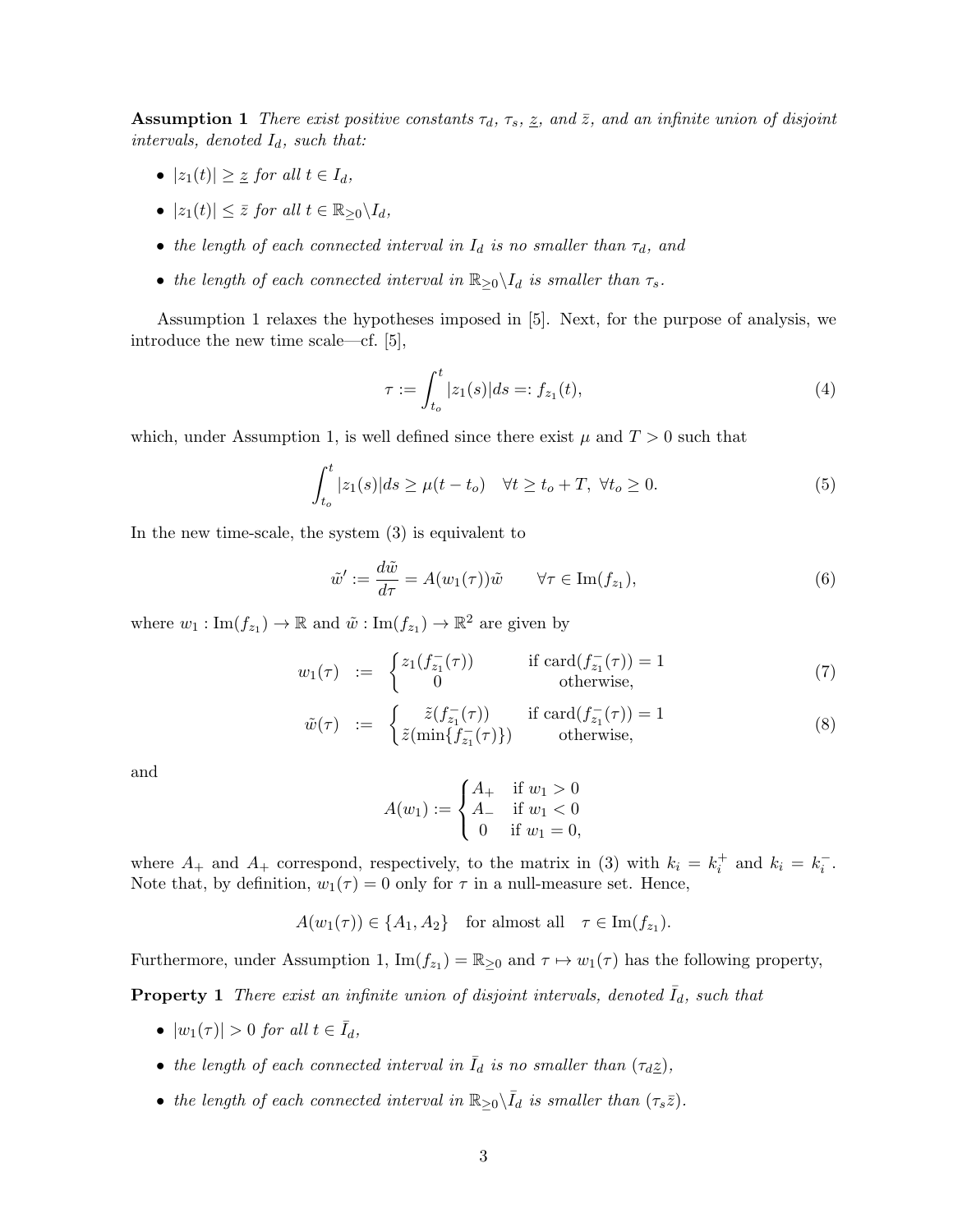**Lemma 1** If the non-autonomous system  $(6)$  possesses Property [1,](#page-2-1) the trajectories of  $(6)$  satisfy the uniform exponential stability bound

$$
|\tilde{w}(\tau)| \le \kappa_1 |\tilde{w}(0)| \exp^{-\kappa_2 \tau} \quad \forall \tau \ge 0,
$$

where, given  $\lambda > 0$ ,  $\kappa_1$  and  $\kappa_2$  are defined as

$$
\kappa_1 := \gamma \frac{\bar{k} + 2\bar{c}^2 \gamma}{\rho(1 + \bar{k})}, \quad \kappa_2 := -\frac{\ln(\rho)}{L}, \tag{9}
$$

where

$$
\gamma := \frac{\lambda_{\max}(P)}{\lambda_{\min}(P)}, \quad \bar{c} := \exp^{\max\{|A_1|, |A_2|\} \bar{z} \tau_s}, \tag{10a}
$$

$$
k := \max\{|K_1|, |K_2|\}, \quad \bar{k} := \frac{\lambda_{\max}(P)\bar{c}^2 k^2}{\lambda},
$$
\n(10b)

L is such that

$$
\rho := \frac{2\gamma \bar{c}^2 \exp^{-2\lambda L} + \bar{k}}{1 + \bar{k}} < 1,\tag{11}
$$

and  $K_1, K_2 \in \mathbb{R}^2$  are such that, for each  $i \in \{1, 2\}$ , we have

<span id="page-3-0"></span>
$$
\left| \exp^{(A_i + K_i C)\tau} \right| \le \frac{1}{\bar{c}} \exp^{-2\lambda(\tau - \frac{\tau_d \bar{z}}{2})} \quad \forall \tau \ge \frac{\tau_d \bar{z}}{2}.
$$
 (12)

**Remark 1** In view of Lemma [1,](#page-2-2) under Assumption  $1$ —see [\(5\)](#page-2-3), we have

<span id="page-3-1"></span>
$$
\begin{aligned}\n|\tilde{z}(t)| &\leq \kappa_1 |\tilde{z}(t_o)| \exp^{-\kappa_2 \int_{t_o}^t |z_1(s)| ds} \\
&\leq \kappa_1 |\tilde{z}(t_o)| \exp^{-\kappa_2 \mu (t - t_o)} \quad \forall t \geq t_o + T, \ t_o \geq 0.\n\end{aligned} \tag{13}
$$

**Remark 2** According to [\[21,](#page-20-12) Lemma 9] and when the pairs  $(A_1, C)$  and  $(A_2, C)$  are observable, we can always compute  $K_1 \in \mathbb{R}^2$  and  $K_2 \in \mathbb{R}^2$  such that, for each  $i \in \{1,2\}$ , [\(12\)](#page-3-0) holds.

*Proof of Lemma [1](#page-2-2)*: Let [\[5,](#page-19-1) Theorem 1] generate a positive definite matrix  $P \in \mathbb{R}^{2 \times 2}$  such that

$$
A_i^{\top} P + P A_i = -C^{\top} C \qquad \forall i \in \{1, 2\},
$$

where  $C := [1 \ 0]$ . Then, the derivative of

$$
V_{obs}(\tilde{w}) := \tilde{w}^\top P \tilde{w}
$$

along the solutions to the switched linear system in [\(6\)](#page-2-0) verifies

$$
V'_{obs}(\tilde{w}) = -\tilde{w}^\top C^\top C \tilde{w},
$$

which implies local stability of the origin for  $(6)$ . As a result, system  $(6)$  is a linear system that switches between two modes defined by the matrices  $A_1$  and  $A_2$ , which are both Hurwitz, admit a common (non-strict) Lyapunov function  $V_{obs}$ , and the pairs  $(A_1, C)$  and  $(A_2, C)$  are observable.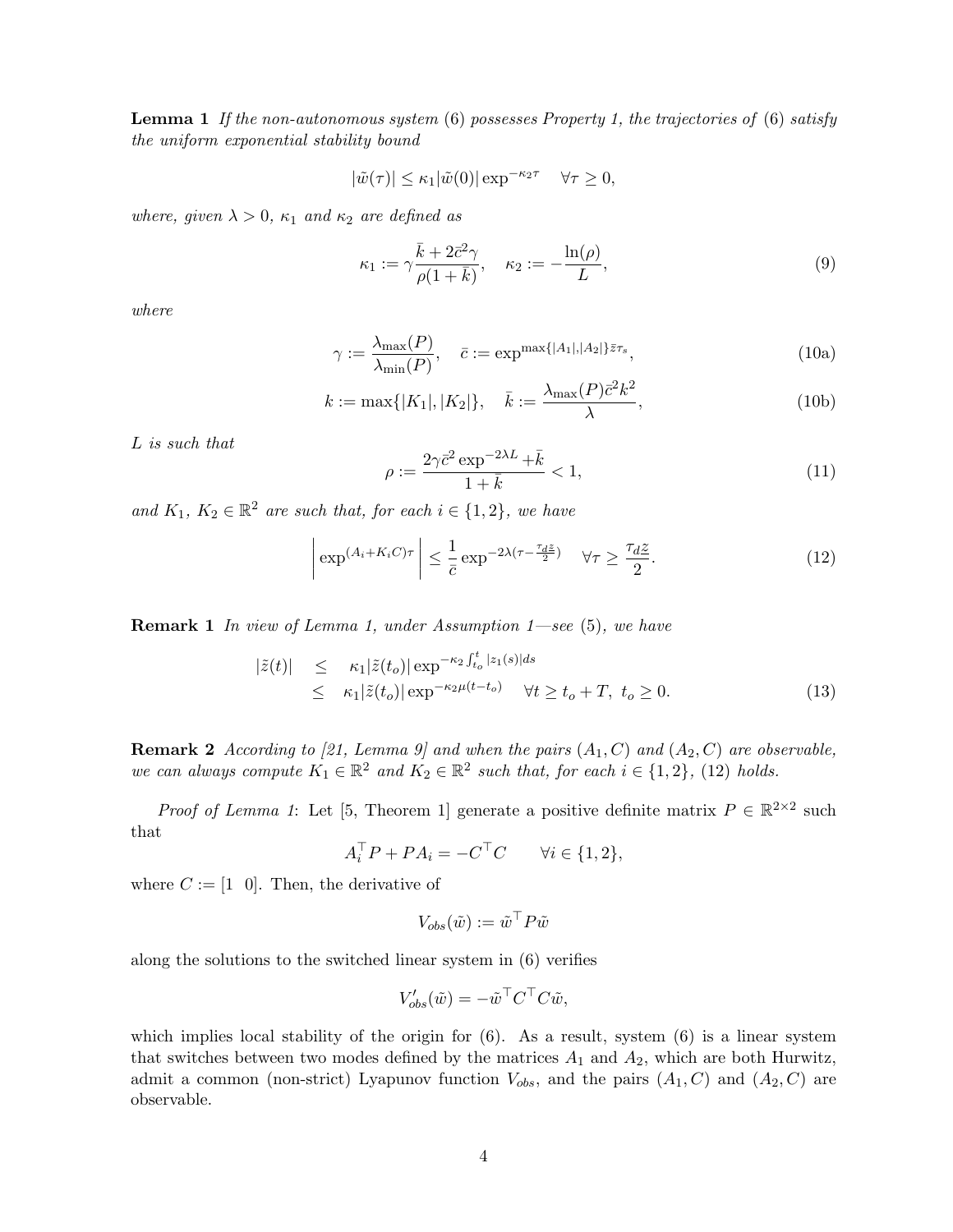More precisely, we use [\[21,](#page-20-12) Lemma 9] to assert that we can compute  $K_1 \in \mathbb{R}^2$  and  $K_2 \in \mathbb{R}^2$ such that, for each  $i \in \{1, 2\}$ , [\(12\)](#page-3-0) holds and, after the proof of [\[21,](#page-20-12) Lemma 5], we conclude that there exists a map  $w_1 \mapsto K(w_1) \in \{K_1, K_2, 0\}$  such that, along each map  $\tau \mapsto w_1(\tau)$  enjoying Property [1,](#page-2-1) we have

$$
|\Phi_{\bar{z}_1}(\tau,0)| \leq \bar{c} \exp^{-\lambda \tau} \qquad \forall \tau \geq 0,
$$

where  $\Phi_{\bar{z}_1}$  is the transition matrix of the system

$$
\tilde{w}' = [A(w_1(\tau)) + K(w_1(\tau))C] \tilde{w}.
$$

Now, using the proof of [\[21,](#page-20-12) Theorem 4], we conclude that

$$
|\tilde{w}(0)| \le \kappa_1 \rho^{\frac{\tau}{L}} |\tilde{w}(0)| \qquad \forall \tau \ge 0.
$$

As a result, for  $\kappa_2 := -\frac{\ln(\rho)}{L}$  $\frac{L^{(p)}}{L}$ , we conclude that

$$
|\tilde{w}(\tau)| \le |\tilde{w}(0)| \kappa_1 \exp^{-\kappa_2 \tau} \quad \forall \tau \ge 0.
$$

# <span id="page-4-4"></span>3 Observer-based Hybrid Control Algorithm

The difficulty in stabilizing the origin for [\(1\)](#page-0-1) via output feedback resides in that, roughly speak-ing, the observer [\(2\)](#page-1-2) relies on the output  $z_1(t)$  remaining away from the origin, which is in clear conflict with the control objective. Our main contribution is to show that this paradox may be circumvented using a keen hybrid controller that drives the system's trajectories to zero, while generating attenuating oscillations via hybrid feedback.

We use a simple certainty-equivalence control law

<span id="page-4-0"></span>
$$
u := az_1 \hat{z}_2 - k(z_1 - z^*), \tag{14}
$$

in which,  $z^*$  is a piece-wise constant and vanishing reference trajectory, that is carefully designed in function of the bound on the estimation errors  $|\tilde{z}(t)|$ . More precisely, the design of  $z^*$  is driven by the analysis of the closed-loop of [\(1a\)](#page-0-0) using the controller in [\(14\)](#page-4-0), driven by the estimation error  $\tilde{z}_2$ .

Defining the tracking error  $z_{1e} := z_1 - z^*$ , this corresponds to

<span id="page-4-3"></span>
$$
\dot{z}_{1e} = -(k + a\tilde{z}_2)z_{1e} + az^*\tilde{z}_2.
$$
\n(15)

Note that the latter constitutes a linear time-invariant system with a bounded perturbation  $\tilde{z}_2$ . Indeed, after [\[5\]](#page-19-1), one can compute a positive definite matrix  $P \in \mathbb{R}^{2 \times 2}$  such that the time derivative of

<span id="page-4-5"></span>
$$
V_{obs}(\tilde{z}) := \tilde{z}^\top P \tilde{z},\tag{16}
$$

along the solutions to [\(3\)](#page-1-1), verifies

<span id="page-4-2"></span><span id="page-4-1"></span>
$$
\dot{V}_{obs}(\tilde{z}(t)) \le 0 \qquad \forall \, t \ge 0. \tag{17}
$$

Then, we pose the following hypothesis, which holds for many physical systems, such as the ABS dynamics [\(1\)](#page-0-1).

**Assumption 2** The initial condition  $z(0)$  satisfies  $|z(0)| \leq R$  where  $R > 0$  is known.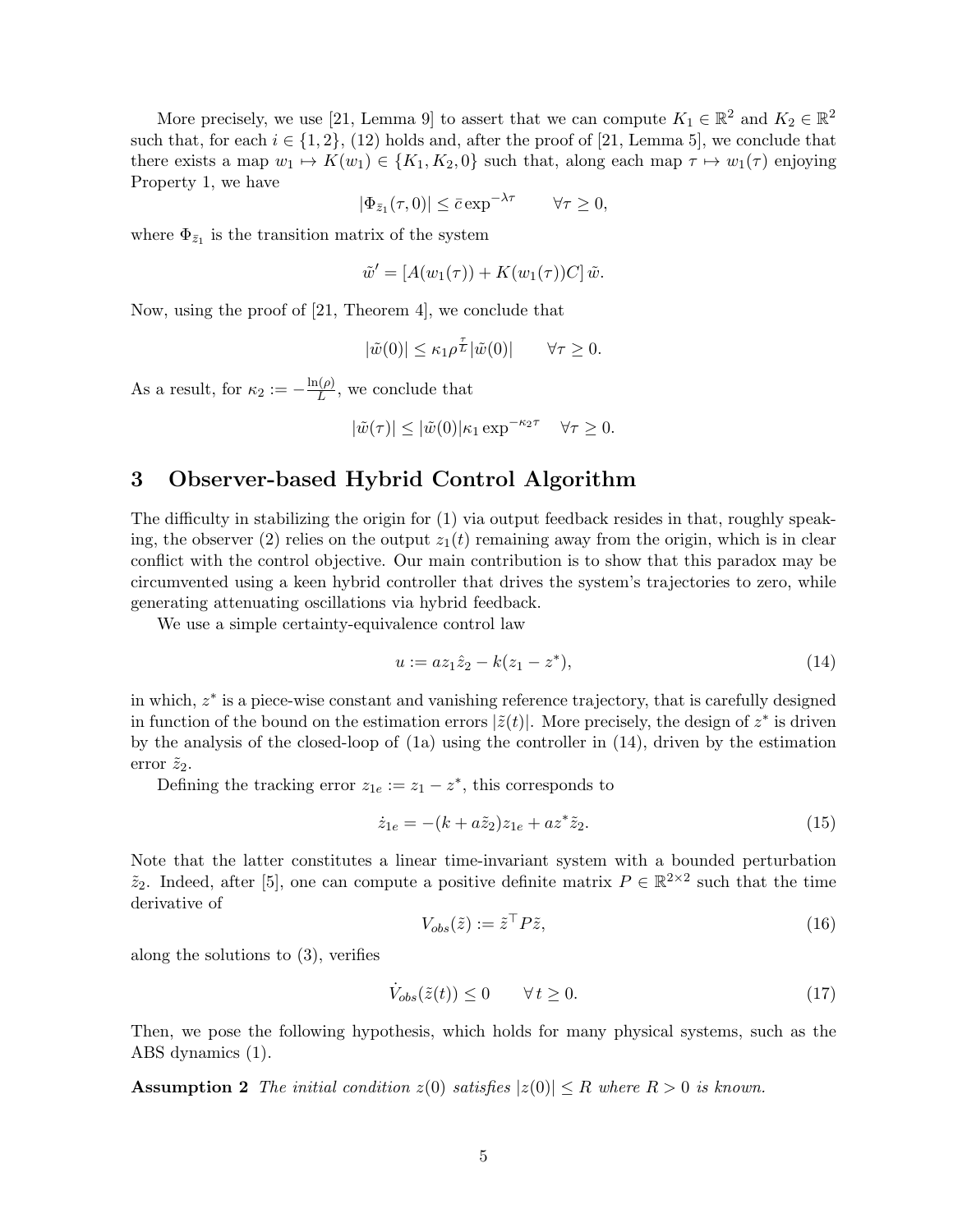Under Assumption [2,](#page-4-1) we may fix  $\hat{z}(0)$  such that  $|\tilde{z}(0)| \leq \tilde{R}$ , where  $\tilde{R} > 0$  is known. Therefore, from [\(17\)](#page-4-2) we have

<span id="page-5-0"></span>
$$
V_{obs}(\tilde{z}(0)) \leq \lambda_{\max}(P)\tilde{R}^2,
$$

which implies that

$$
\tilde{z}_2(t)^2 \le \gamma^2 \tilde{z}(0)^2 \le \gamma^2 \tilde{R}^2 \qquad \forall t \ge 0,
$$
\n<sup>(18)</sup>

with  $\gamma := \sqrt{\frac{\lambda_{\max}(P)}{\lambda_{\min}(P)}}$ .

This is useful to estimate an ultimate bound on the tracking errors  $z_{1e}$ . Indeed, using the function  $V(z_{1e}) := (1/2)z_{1e}^2$  and setting

<span id="page-5-3"></span>
$$
k := \gamma a \tilde{R} + k', \quad k' > 0,
$$
\n<sup>(19)</sup>

we see that, in view of  $(18)$ , the derivative of V along the trajectories of  $(15)$  satisfies

<span id="page-5-1"></span>
$$
\dot{V}(z_{1e}) \le -k' z_{1e}^2 + a|z^*|_{\infty} |\tilde{z}_2|_{\infty} |z_{1e}|,\tag{20}
$$

where  $|\phi|_{\infty} := \operatorname{ess} \operatorname{sup}_{t \geq 0} |\phi(t)|$ .

Roughly speaking, we have that the tracking errors converge to a ball of radius that depend on the bounds on  $|z^*(t)|$  and  $|\tilde{z}_2(t)|$ . Therefore, the achievement of the control goal resides, as mentioned above, on the appropriate design of a reference  $z^*$  that, on the one hand, converges to zero and, on the other hand, it does so at a rate sufficiently "slow" that Assumption [1](#page-1-0) holds on specific windows of time. As a result, the estimation errors at the end of each window diminish the size they had at the beginning of the window at a specific rate.

To that end, we design the reference  $z^*$  as a piecewise-constant function taking values, sequentially, in the set

<span id="page-5-2"></span>
$$
S^* := \bigcup_{i=0}^{\infty} \left\{ -\frac{z_{in}^*}{2^i}, \frac{z_{in}^*}{2^i} \right\},\tag{21}
$$

where  $z_{in}^* > 0$  is an initialization value and i denotes an increasing cycle index. More precisely, z ∗ changes value according to the following algorithm:

Initialization step: We initially set  $z^*(t) = z_{in}^*$  for all  $t \in [0, t_1]$ , where  $t_1$  is to be defined, and  $\hat{z}_2$  such that, under Assumption [2,](#page-4-1) we have

$$
|\tilde{z}_2(t)| \le \gamma \tilde{R} \qquad \forall t \ge 0.
$$

From [\(18\)](#page-5-0) and [\(20\)](#page-5-1), we conclude the existence of  $T > 0$  such that

$$
|z_{1e}(t)| \le \frac{2a\tilde{R}}{\sqrt{k'}}|z^*(t)| \qquad \forall t \ge T,
$$

so, by setting  $k' \ge 16a^2\tilde{R}^2$ , it follows that

$$
|z_{1e}(t)| \le z_{in}^*/2 \qquad \forall t \ge T,
$$

so  $z_1(t) \in \left[\frac{z_{in}^*}{2}, z_{in}^*\right]$  and, consequently, Assumption [1](#page-1-0) holds. On the other hand, there exist  $\kappa_{1o}$ ,  $\kappa_{2o} > 0$  such that—see [\(13\)](#page-3-1),

$$
|\tilde{z}(t)|\leq |\tilde{z}(0)|\kappa_{1o}\exp\bigl(-\,\frac{\kappa_{2o}z_{in}^*t}{2}\bigr) \qquad \forall t\geq 0,
$$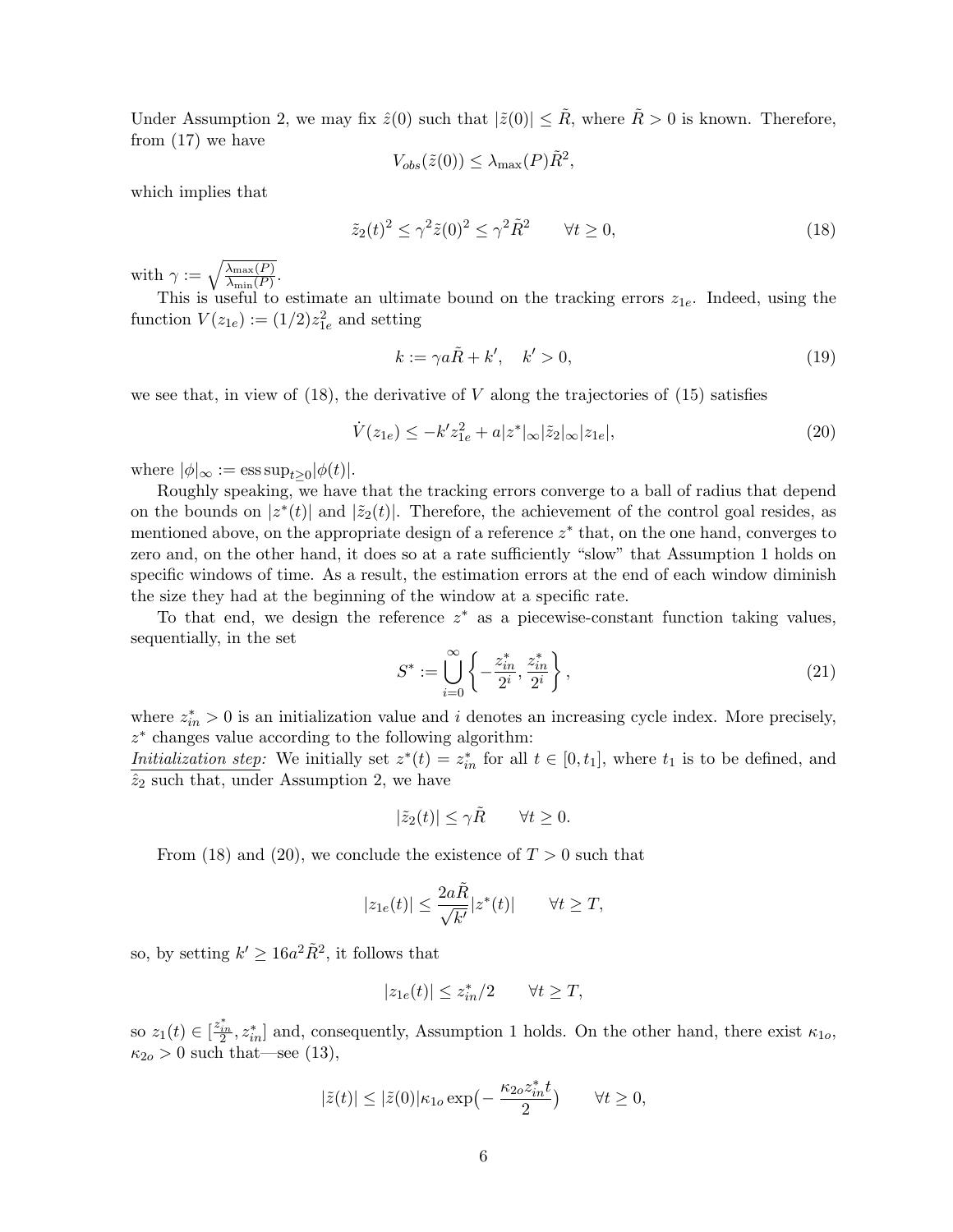so, for any  $\varepsilon > 0$ , there exists  $T_o \geq T > 0$  such that

$$
|\tilde{z}(t)| \le g(0)(\varepsilon/\gamma) \qquad \forall t \ge T_o, \quad g(0) := 1,
$$

and, from the first inequality in [\(18\)](#page-5-0), we have  $|\tilde{z}_2(t)| \leq \varepsilon$  for all  $t \geq T_o$ . Next, we define  $t_1 := T_o$ and generate the first cycle.

**Remark 3** Note that on the interval  $[0, T_0]$ ,  $z_2$  remains bounded since  $z_1$  is bounded and the dynamics of  $z_2$  is linear in  $z_2$ . Furthermore,  $z_2$  remains away from the singular point  $-\frac{d}{c}$  $\frac{d}{c}$  provided that  $z_2(0) > -\frac{d}{c}$  $\frac{d}{c}$ . The latter property always hold for real-world ABS systems.

First cycle: From  $t_1 := T_o$ , we set  $z^*$  to satisfy  $|z^*| = \frac{z_{in}^*}{2}$ , moreover, the tracking error  $z_{1e}$ satisfies [\(20\)](#page-5-1) with  $|\tilde{z}_2| \leq \varepsilon$ . As a result, a limit cycle is generated by switching  $z^*$  between  $-z_{in}^{*}/2$  and  $z_{in}^{*}/2$  each time  $\hat{z}_{2}(t)$  reaches  $d/2c$  or  $-d/2c$ , as described below:

- 1. If  $\hat{z}_2(t_1) \leq 0$ ,  $z^*(t_1)$  is set to  $z_{in}^*/2$ . Then, at  $t_1' \geq t_1$  such that  $\hat{z}_2(t_1') = \frac{d}{2c}$ , which means that  $z_2(t'_1) \in [\frac{d}{2c} - \varepsilon, \frac{d}{2c} + \varepsilon],$  the reference  $z^*$  is set to  $z^*(t'_1) = -\frac{z_{in}^*}{2}$ . Then, at  $t''_1 \ge t'_1$  such that  $\hat{z}_2(t''_1) = -\frac{d}{2a}$  $\frac{d}{2c}$ , which means that  $z_2(t_1'') \in [-\varepsilon - \frac{d}{2c}]$  $\frac{d}{2c}, \varepsilon - \frac{d}{2c}$  $\frac{d}{2c}$ , the reference  $z^*$  is set back to  $\frac{z_{in}^*}{2}$ .
- 2. If  $\hat{z}_2(t_1) \geq 0$ , the reference is set to  $z^*(t_1) = -z^*_{in}/2$  and the same switching rules as above apply mutatis mutandis.

Along this cycle, Assumption [1](#page-1-0) holds on  $[t_1, +\infty)$ ; thus, there exist positive constants  $(\kappa_{11}, \kappa_{21})$  such that

$$
|\tilde{z}(t)| \le \kappa_{11} |\tilde{z}(t_1)| \exp^{-\kappa_{21} \int_{t_1}^t |z_1(s)| ds} \quad \forall t \ge t_1.
$$

The first cycle is ended at  $t_2 := T_o + T_1 > 0$ , where  $T_1$  is chosen so that

$$
|\hat{z}_2(t)| \le d/2c
$$
 and  $|\tilde{z}(t)| \le (\varepsilon/\gamma)g(1)$   $\forall t \ge t_2$ ,

where  $g(1) \in (0,1)$ . Thus, from  $t_2$ , we start a new cycle. Moreover, the latter is repeated successively by defining  $t_i := T_o + T_1 + \cdots + T_{i-1}$  and the *i*th cycle as follows.

*ith cycle:* From  $t_i = T_o + T_1 + \cdots + T_{i-1}$ , the reference  $z^*$  is set to satisfy  $|z^*| = z_{in}^*/2^i$ , moreover,  $z_{1e}$  satisfies [\(20\)](#page-5-1) with  $|\tilde{z}_2| \leq \varepsilon g(i-1)$  for some  $g(i-1) \in (0,1)$ . As a result, a limit cycle is created by switching  $z^*$  between  $-z_{in}^*/2^i$  and  $z_{in}^*/2^i$  each time  $\hat{z}_2(t)$  equals to  $d/2^i c$  or to  $-d/2^i c$ , as described below:

- 1. If  $\hat{z}_2(t_i) \leq 0$ ,  $z^*(t_i)$  is set to  $z_{in}^*/2^i$ . Then, at  $t_i' \geq t_i$  such that  $\hat{z}_2(t_i') = \frac{d}{2^i c}$ , which means that  $z_2(t'_i) \in \left[\frac{d}{2^i}\right]$  $\frac{d}{2^i c} - \varepsilon$ ,  $\frac{d}{2^i c} + \varepsilon$ , the reference  $z^*$  is set to  $z^*(t'_i) = -\frac{z_{in}^*}{2^i}$ . Then, at  $t''_i \geq t'_i$  such that  $\hat{z}_2(t''_i) = -\frac{d}{2^i}$  $\frac{d}{2^i c}$ , which means that  $z_2(t''_i) \in [-\frac{d}{2^i})$  $\frac{d}{2^i c} - \varepsilon, -\frac{d}{2^i}$  $\frac{d}{2^i c} + \varepsilon$ , the reference  $z^*$  is set back to  $\frac{z_{in}^*}{2^i}$ .
- 2. Similarly, if  $\hat{z}_2(t_i) \geq 0$ , the reference is set to  $z^*(t_i) = -z_{in}^*/2^i$  and the same switching rules as in the previous item are applied.

During the *i*th cycle, Assumption [1](#page-1-0) holds on  $[t_i, +\infty)$ , so there exist positive constants  $(\kappa_{1i}, \kappa_{2i})$  such that

$$
|\tilde{z}(t)| \le \kappa_{1i} |\tilde{z}(t_i)| \exp^{-\kappa_{2i} \int_{t_i}^t |z_1(s)| ds} \quad \forall t \ge t_i.
$$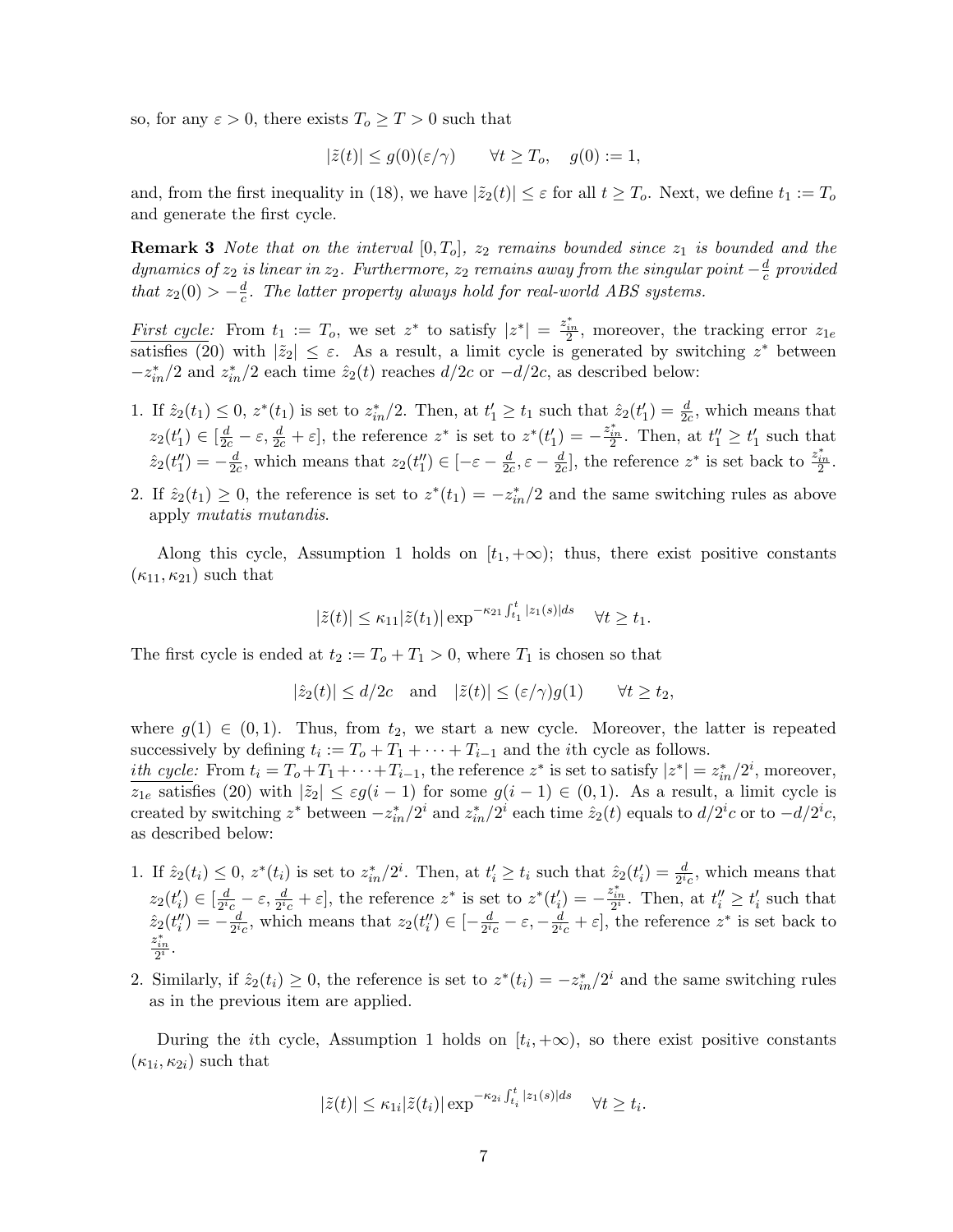The cycle ends at  $t_{i+1} := T_o + T_1 + ... + T_i > 0$ , where  $T_i$  is chosen so that

$$
|\hat{z}_2(t)| \le d/2^i c
$$
 and  $|\tilde{z}(t)| \le (\varepsilon/\gamma)g(i)$   $\forall t \ge t_{i+1}$ ,

where  $g(i) \in (0,1)$ . Hence, a new cycle starts over and the algorithm carries on.

During each cycle, the measured output  $z_1$  satisfies Assumption [1](#page-1-0) and the observer is "excited" enough to make  $|\tilde{z}|$  decrease. On the other hand, the certainty-equivalence controller [\(14\)](#page-4-0) makes  $|z_{1e}|$  decrease too. The design of the switched reference  $z^*$  ensures that  $|\tilde{z}|$ , at the beginning of the  $(i+1)$ th cycle, shrinks the size it has at the beginning of the *i*th cycle, provided that the sequence  $g$  is well designed. In addition to switching, the reference decreases to zero so that  $z_1$  also converge.

## <span id="page-7-4"></span>4 Main Statement

The ABS system [\(1\)](#page-0-1), under the previously described control algorithm may be implemented and formally analyzed as a hybrid system. To make a precise statement on asymptotic stability of the origin we rely on the framework of definition of hybrid systems, as laid in [\[20\]](#page-20-13). Following the latter, we first show that the closed-loop composed of the plant [\(1\)](#page-0-1), the controller [\(14\)](#page-4-0), and the observer [\(2\)](#page-1-2), may be expressed as a hybrid system that consists in the combination of a constrained differential and a constrained difference equations,

<span id="page-7-0"></span>
$$
\mathcal{H}: \left\{ \begin{array}{l} \dot{x} = F(x) & x \in C \\ x^+ = G(x) & x \in D, \end{array} \right. \tag{22}
$$

where the state variable  $x \in \mathcal{X} \subset \mathbb{R}^n$  has a continuous evolution while in the flow set  $C \subset \mathcal{X}$ and it is allowed to jump if in the jump set  $D \subset \mathcal{X}$ . The continuous- and the discrete-time evolution of x are governed by the flow and the jump maps  $F: C \to \mathbb{R}_{\geq 0} \times \{0\} \times \mathbb{R}^2 \times \mathbb{R}^2 \times \{0\}$ and  $G: D \to \mathcal{X}$ , respectively. Furthermore, the closed-loop state is defined as

$$
x := (\tau, i, z, \tilde{z}, z^*) \in \mathcal{X},
$$
  

$$
\mathcal{X} := \mathbb{R}_{\geq 0} \times \mathbb{N} \times \mathbb{R} \times \left( -\frac{d}{c}, +\infty \right) \times \mathbb{R}^2 \times S^*.
$$

Then, the jump and flow sets are defined as follows. The flow set  $C := cl(X \setminus D)$ , where  $cl(\cdot)$ denotes closure relative to X and the jump set  $D := D_c \cup D_{nc}$ . The set  $D_c$ , which determines the jump conditions within the ith cycle, is given by

<span id="page-7-3"></span>
$$
D_c := \left\{ x \in \mathcal{X} : |\hat{z}_2| \ge \frac{d|z^*|}{cz^*_{in}}, \ \hat{z}_2 z^* \ge 0 \right\}
$$
 (23)

and the set  $D_{nc}$ , which determines the jump condition from the *i*th to the  $(i + 1)$ <sup>th</sup> cycle, is given by

$$
D_{nc} := \left\{ x \in \mathcal{X} : |\hat{z}_2| \le \frac{d|z^*|}{cz_{in}^*}, \ \hat{z}_2 z^* \le 0, |\Phi_i(\tau, 0)^\top P \Phi_i(\tau, 0)|^{\frac{1}{2}} \le \lambda_{\min}(P)^{\frac{1}{2}} h(i) \right\},
$$
(24)

where  $\Phi_i$  is the transition matrix corresponding to the system

<span id="page-7-2"></span><span id="page-7-1"></span>
$$
\frac{d\tilde{w}}{d\tau} = A(w_1(\tau + \tau_i))\tilde{w} \qquad \tau \ge 0,
$$
\n(25)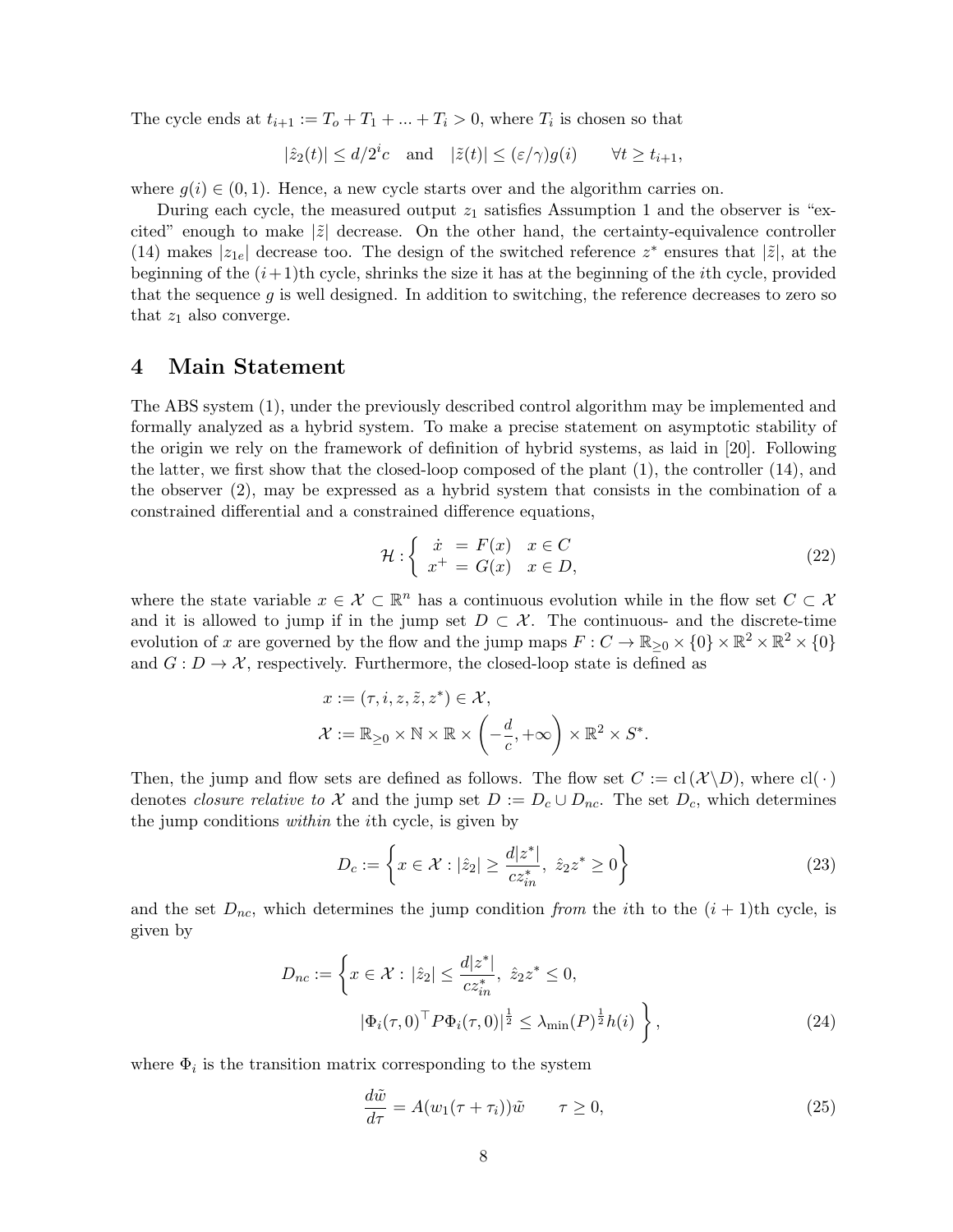and  $\tau_i := \int_0^{t_i} |z_1(s)| ds$ . Moreover  $h(0) := \varepsilon/(\gamma \tilde{R})$ , and

$$
h(i) := \frac{g(i)}{g(i-1)} \in (0,1) \quad \forall i \ge 1.
$$

The definition of the jump sets  $D_c$  and  $D_{nc}$  follows the rationale developed in the previous section, but certain technical aspects are also considered in order to cast the analysis in the framework of [\[20\]](#page-20-13). The respective first inequalities in  $D_c$  and  $D_{nc}$  correspond to the switch conditions explained in Section [3.](#page-4-4) The constraint  $\hat{z}_2 z^* \leq 0$ , which requires that the signs of  $\hat{z}_2$ and  $z^*$  be different, is imposed in the definition of  $D_{nc}$ , while the opposite is used to define  $D_c$ , to render the intersection of these sets empty (the apparent intersection  $\{\hat{z}_2 = z^* = 0\}$ ) is void since  $z^* \neq 0$  by design). A somewhat more natural manner to define the jump sets  $D_{nc}$  and  $D_c$ , which is in more strict concordance with the algorithm loosely described in the previous section, would not include such condition and would simply impose a strict inequality in either set. However, such definition would lead to the hybrid system being not well-posed [\[20\]](#page-20-13).

The third inequality in the definition of  $D_{nc}$ ,

<span id="page-8-0"></span>
$$
|\Phi_i(\tau,0)^\top P \Phi_i(\tau,0)| \le \lambda_{\min}(P) h(i)^2,
$$
\n(26)

is a conservative, yet verifiable, condition that essentially tests the size of the otherwise nonmeasurable estimation errors  $\tilde{z}(t) \equiv \tilde{w}(\tau)$ . To better see this, consider the function  $V_{obs}$  in [\(16\)](#page-4-5). Its total derivative along the solutions to [\(6\)](#page-2-0) satisfies  $\dot{V}_{obs}(\tilde{w}(\tau)) \leq 0$ , so  $V_{obs}(\tilde{w}(\tau)) \leq V_{obs}(\tilde{w}(0))$ for all  $\tau \geq 0$ . Hence, equivalently,

$$
\tilde{w}(\tau)^{\top} P \tilde{w}(\tau) \le \tilde{w}(0)^{\top} P \tilde{w}(0).
$$

Therefore, using  $\tilde{w}(\tau) = \Phi_i(\tau, 0)\tilde{w}(0)$ , we see that [\(26\)](#page-8-0) implies that, for any  $\tilde{w}(0) \in \mathbb{R}^2$ ,

$$
\tilde{w}(\tau)^{\top} P \tilde{w}(\tau) \leq \lambda_{\min}(P) h(i)^2 \tilde{w}(0)^2,
$$

that is,  $|\tilde{w}(\tau)|^2 \leq h(i)^2 |\tilde{w}(0)|^2$ .

Then, with these definitions of the flow and jump sets, we introduce the flow map

<span id="page-8-1"></span>
$$
F(x) := \begin{bmatrix} |z_1| \\ 0 \\ (cz_2 + d)z_1 \\ z_1 \begin{bmatrix} -(k + a\tilde{z}_2)z_{1e} + az^*\tilde{z}_2 \\ (cz_2 + d)z_1 \\ z_1 \begin{bmatrix} -k_1(z_1) & -a \\ -k_2(z_1) & c \end{bmatrix} \tilde{z} \end{bmatrix} .
$$
 (27)

Note that in the definition of  $F$ , the dynamics of the discrete variables  $(i, z^*)$  is null, the dynamics of  $\tau$  corresponds to [\(4\)](#page-2-4). Finally, the dynamics of z and  $\tilde{z}$  are simply repeated from [\(15\)](#page-4-3) and [\(3\)](#page-1-1), respectively.

On the other hand, the jump map is given by

<span id="page-8-2"></span>
$$
G(x) := \begin{bmatrix} \begin{cases} 0 & \text{if } x \in D_{nc} \\ \tau & \text{if } x \in D_{c} \\ i+1 & \text{if } x \in D_{nc} \\ i & \text{if } x \in D_{c} \\ z & \tilde{z} \\ z^{*}/2 & \text{if } x \in D_{nc} \\ -z^{*} & \text{if } x \in D_{c} \end{cases} \end{bmatrix} .
$$
 (28)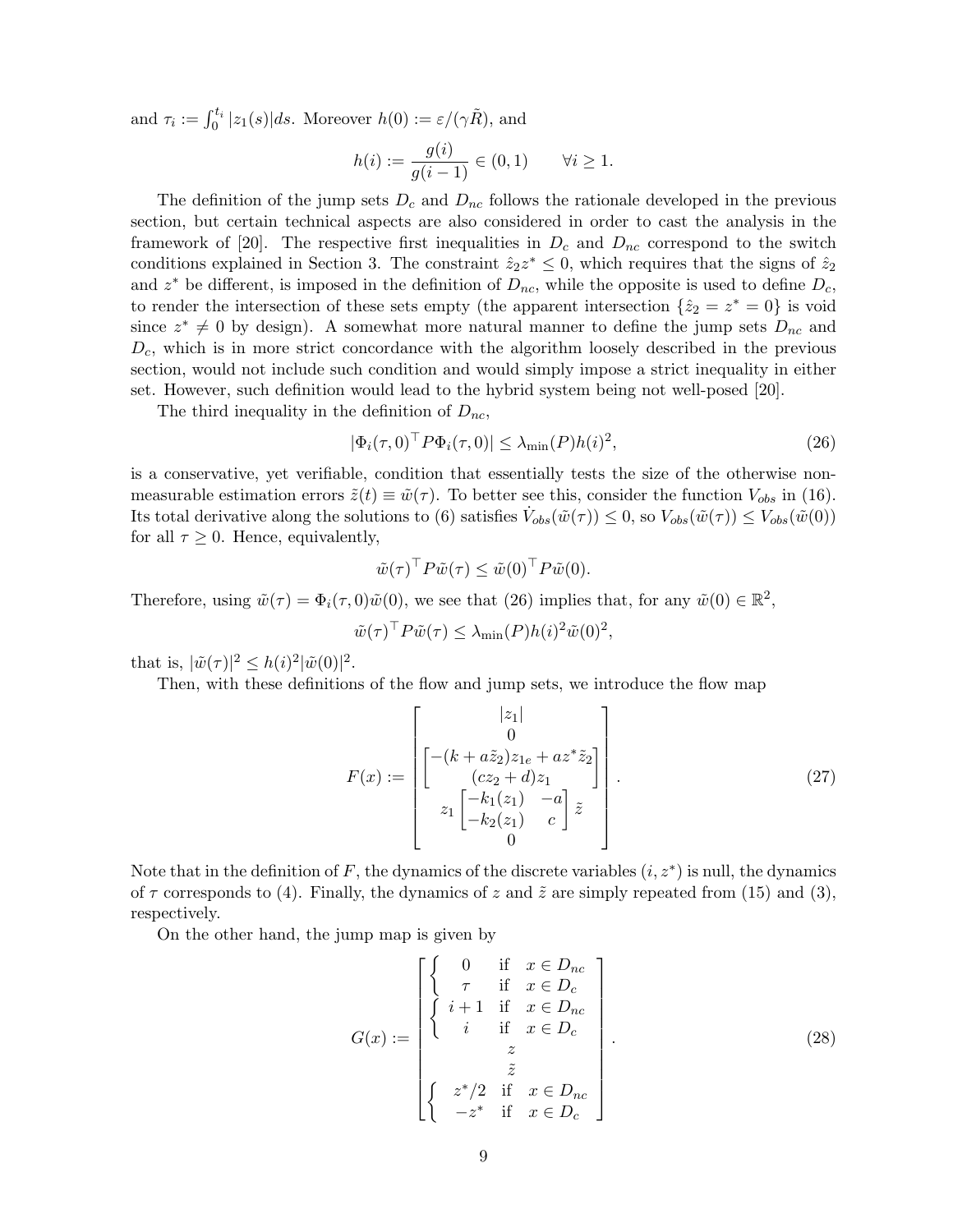The map G is designed to reset the value of  $\tau$  to 0 each time a new cycle starts and updates the cycle index i. The variables z and  $\tilde{z}$  are continuous variables, so they do not change their values during jumps. According to the algorithm previously explained, the variable  $z^*$  halves its size in absolute value whenever a jump to a new cycle occurs, otherwise (while switching within a cycle),  $z^*$  only alternates sign. It is important to note that since  $D_c \cap D_{nc} = \emptyset$ , then the map G is continuous on  $D$ . This is important for the system to be well-posed [\[20\]](#page-20-13).

In addition, the initial state  $x_o := (\tau_o, i_o, z_o, \tilde{z}_o, z_o^*) \in \mathcal{X}$  is defined as follows. By assumption, a number R is known such that  $|z_0| \leq R$ . Then, the estimation errors  $\tilde{z}_o$  are set so that  $|\tilde{z}_o| \leq R$ for a given  $R > 0$ . Hence, when a reliable estimate of  $|z_0|$  is available, the Initialization step described on p. [6](#page-5-2) may be skipped by defining the initial cycle index as  $i_o := \max\{0, \kappa_1(R)\}\,$ where

$$
\kappa_1(\tilde{R}) := \max \left\{ i \in \mathbb{Z} : \tilde{R} \le \frac{\varepsilon g(i-1)}{\gamma} \right\}.
$$

Furthermore, according to [\(4\)](#page-2-4),  $\tau_o = 0$ . Finally, the vanishing reference trajectory  $z^*$  is initialized to

$$
z_o^*:=\left\{\begin{cases}\begin{matrix} \frac{z_{in}^*}{2^{i_o}} & \text{if $\hat{z}_{2o}<0$}\\[0.2cm] -\frac{z_{in}^*}{2^{i_o}} & \text{otherwise}\end{matrix}\end{cases}\right\}\text{if}\quad i_o\geq 1\\[0.2cm] z_{in}^* & \text{if}\quad i_o=0.
$$

Our main statement establishes semi-global attractivity of the set  $\mathcal{A} := \{x \in \mathcal{X} : z = \tilde{z} = 0\}$ for the closed-loop system. That is, that for any ball of initial conditions of radius  $R$ , there exists a control gain  $k(R)$ , as defined in [\(19\)](#page-5-3), such that all trajectories converge to the set A. In particular, the domain of attraction may be enlarged by increasing the control gain.

<span id="page-9-2"></span>**Theorem 1** Consider the closed-loop hybrid system  $\mathcal{H} = (C, F, D, G)$  defined by [\(22\)](#page-7-0)–[\(24\)](#page-7-1), [\(27\)](#page-8-1), and [\(28\)](#page-8-2). Let R,  $\tilde{R} > 0$  be such that  $|z_0| \leq R$  and  $|\tilde{z}_0| \leq \tilde{R}$ , and let  $(i_0, z_0^*, \tau_0)$  be defined as above. Then, for each R and R, we can find  $k > 0$  such that

(i) each solution to  $\mathcal{H}$  satisfies

$$
\lim_{(t+j)\to+\infty} |x(t,j)|_{\mathcal{A}} = 0,
$$

provided that  $\lim_{i\to\infty} g(i) = 0$ .

- (ii) the set A is locally stable provided that  $\exists \delta > 0$ , sufficiently small, such that  $|\tilde{z}_o| \leq \delta$ ; in the sense that, there exists a class K function  $\kappa^2$  $\kappa^2$  such that  $|(z,\tilde{z})|_{\infty} \leq \kappa(|z_o| + \delta)$ .
- (iii) the system H is well posed—see [\[20\]](#page-20-13), and its solutions are uniformly non-Zeno, that is, there exist  $T > 0$  and  $J \in \mathbb{N}$  such that, on any time period of length T, at most J jumps can occur.

In a general setting, the assumption in item (ii) is restrictive. However, this is not the case for commercial ABS systems, for which the initial condition  $z_{10}$  is usually known and there exists a small  $\varepsilon$  such that  $z_{2o} \in [-\varepsilon, \varepsilon]$ . Note that, in this case, items (i) and (ii) imply semi-global asymptotic stability in the hybrid sense [\[20\]](#page-20-13). This, together with item (iii) goes well beyond that of mere convergence of estimation errors  $\tilde{z}$  and the state variable z since it guarantees certain robustness—see the latter reference for details.

<span id="page-9-0"></span><sup>&</sup>lt;sup>1</sup>Note that  $(t, j) \mapsto x(t, j)$  are defined as absolutely continuous functions mapping their hybrid domain, dom  $x \subset$  $\mathbb{R}_{\geq 0} \times \mathbb{N}$ , into  $\mathbb{R}^2$ . See [\[20\]](#page-20-13) for details.

<span id="page-9-1"></span><sup>&</sup>lt;sup>2</sup>i.e.  $\kappa$  is continuous, strictly increasing, and  $\kappa(0) = 0$ .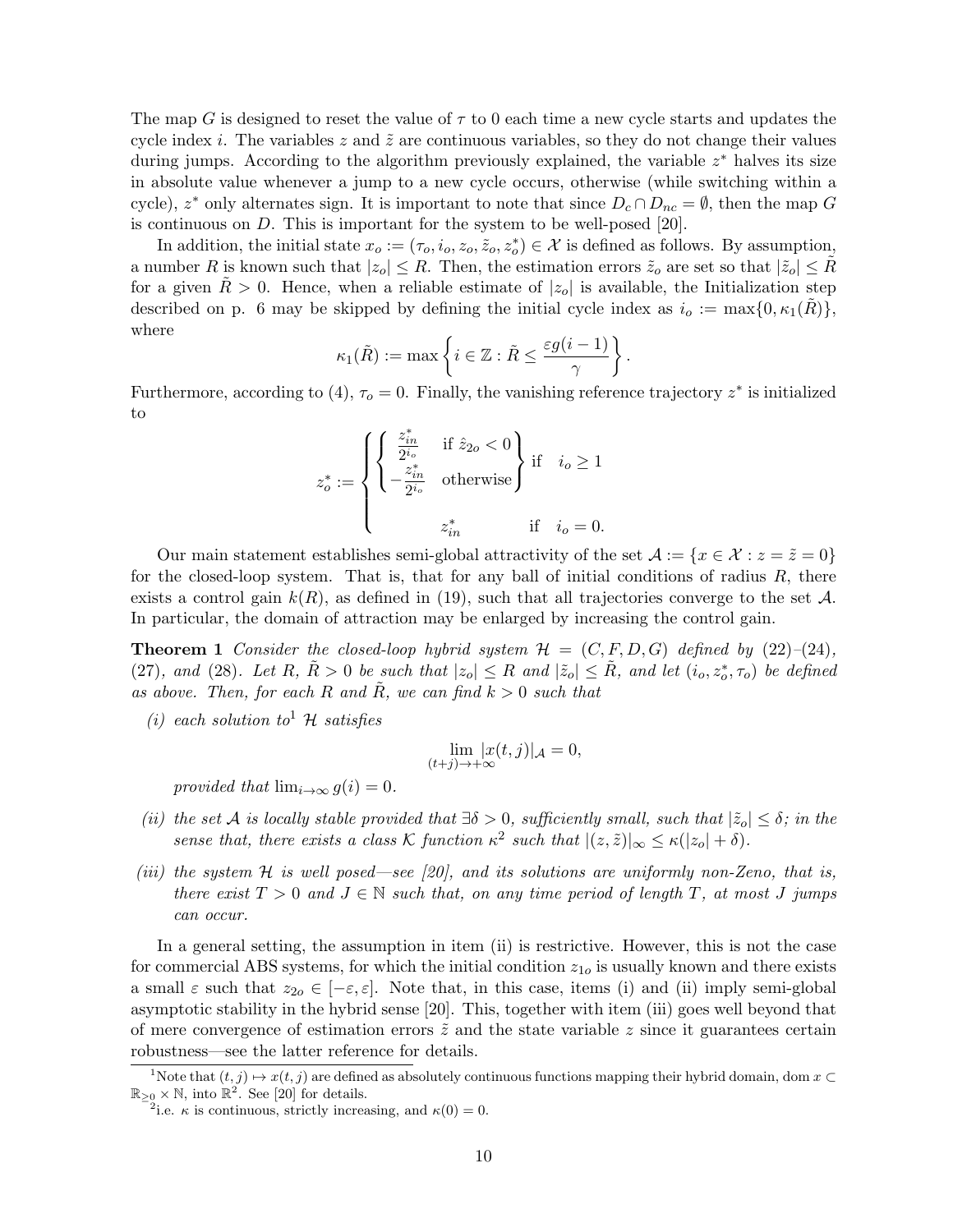#### Proof of Theorem [1](#page-9-2)

*Proof of item (i):* To guarantee asymptotic convergence of z to zero, we first show that Assump-tion [1](#page-1-0) holds on the *i*th cycle, for all  $i \in \{1, 2, ...\}$ . Let  $i \in \{1, 2, ...\}$  be arbitrarily fixed and consider the behavior of the solutions to H for all  $t \in \mathcal{I}_i$ , that is, during the duration of the ith cycle. Over the interval  $\mathcal{I}_i$ , the solutions to  $\mathcal{H}$  coincide with those of the hybrid system  $\mathcal{H}_i := (F_i, G_i, C_i, D_i)$ , with state vector

$$
x := (z, \tilde{z}, z^*) \in \mathcal{X}_i := \mathbb{R}^2 \times \mathbb{R}^2 \times \left\{-\frac{z_{in}^*,}{2^i}, \frac{z_{in}^*}{2^i}\right\},\,
$$

with flow map

$$
F_i(x) := \begin{bmatrix} \begin{bmatrix} -(k+a\tilde{z})z_{1e}+az^*\tilde{z}_2\\ (cz_2+d)z_1 \end{bmatrix} \\ z_1 \begin{bmatrix} -k_1(z_1) & -a \\ -k_2(z_1) & c \end{bmatrix} \tilde{z} \\ 0 \end{bmatrix},
$$

with jump map  $G_i(x) := \begin{bmatrix} z^{\top} & z^{\top} & -z^* \end{bmatrix}^{\top}$ , with jump set  $D_i := D_{i1} \cup D_{i2}$ , where

$$
D_{i1} := \left\{ x \in \mathcal{X}_i : \hat{z}_2 \ge \frac{d/c}{2^i}, \ z^* = \frac{z_{in}^*}{2^i} \right\},\
$$
  

$$
D_{i2} := \left\{ x \in \mathcal{X}_i : \hat{z}_2 \le -\frac{d/c}{2^i}, \ z^* = -\frac{z_{in}^*}{2^i} \right\},\
$$

with  $C_i := \text{cl}\,(\mathcal{X}_i \backslash D_i)$ , and with initial conditions

$$
x_o:=(z_o,\tilde{z}_o,z_o^*),
$$

such that

<span id="page-10-0"></span>
$$
|\tilde{z}_o| \le \frac{\varepsilon g(i-1)}{\gamma} \quad \text{and} \quad z_o^* = \begin{cases} \frac{z_{in}^*}{2^i} & \text{if } \hat{z}_{o2} < 0\\ -\frac{z_{in}^*}{2^i} & \text{otherwise.} \end{cases} \tag{29}
$$

The solutions to  $\mathcal{H}_i$  (and consequently to  $\mathcal{H}$  over  $\mathcal{I}_i$ ), within the *i*th cycle, jump according to the conditions defining  $D_{i1} \cup D_{i2}$  and satisfy the following.

<span id="page-10-1"></span>**Lemma 2** Consider the hybrid system  $\mathcal{H}_i$  such that [\(29\)](#page-10-0) holds and let the parameter k satisfy [\(19\)](#page-5-3) with  $2k' \geq a^2 \varepsilon^2$ . Then,

(i) the set

<span id="page-10-3"></span>
$$
\mathcal{D}_i := \left\{ x \in \mathcal{X}_i : |z_1| \le \frac{z_{in}^*}{2^{i-1}} + \frac{z_{in}^*}{2^{i-1}} g(i-1) \right\} \tag{30}
$$

is forward invariant and finite-time attractive;

(ii) let  $x_o \in \mathcal{D}_i$  and let the parameter k satisfy [\(19\)](#page-5-3) with  $2k' \geq a^2 \varepsilon^2$ . Then, there exists  $T_{lmin} > 0$  (independent of i) such that the time between each pair of consecutive jumps of the solution starting from  $x_o$  is larger than  $T_{lmin}$ .

<span id="page-10-2"></span>Furthermore, after Lemma [2](#page-10-1) the following also holds (see the appendix for the proofs).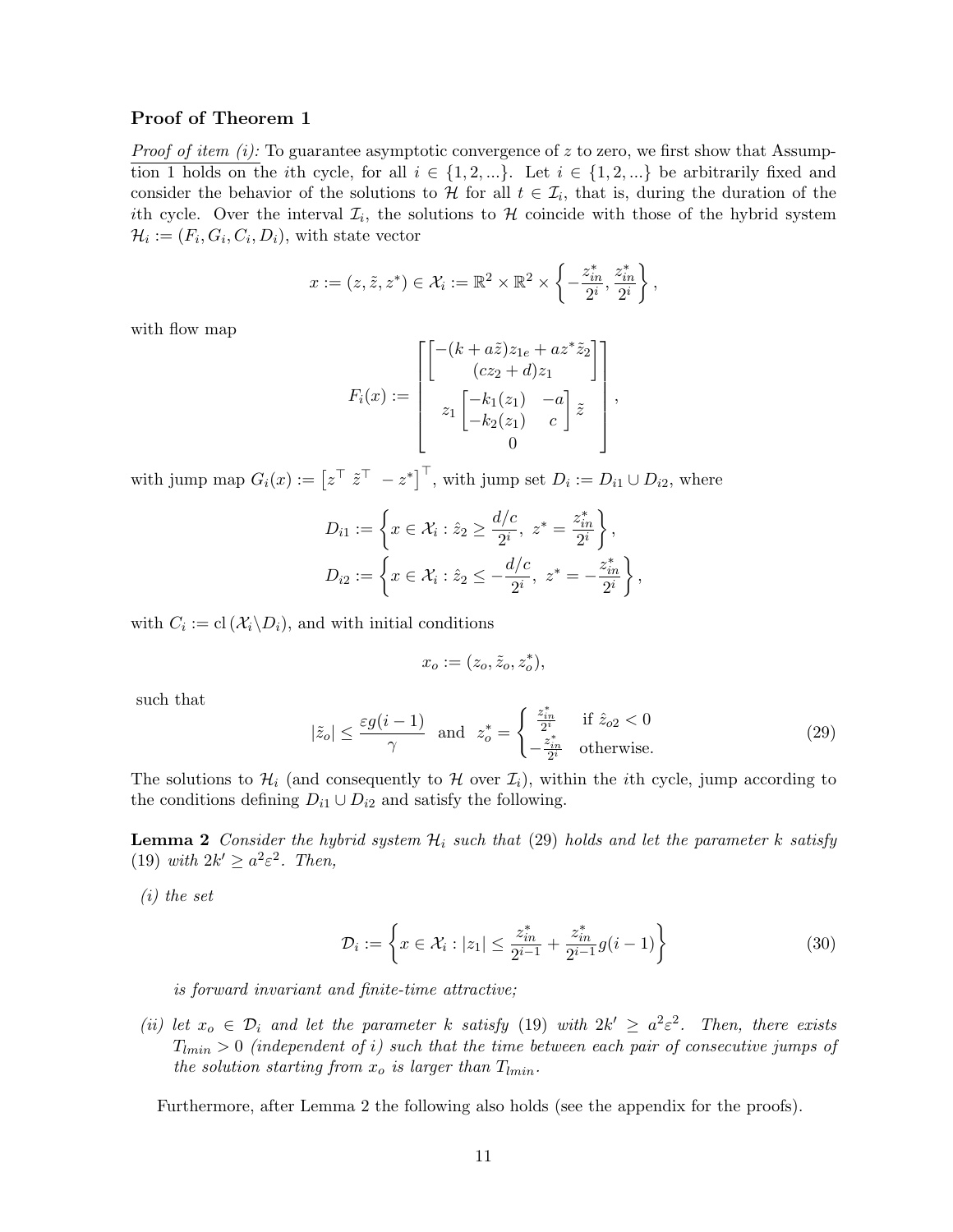**Lemma 3** Consider the hybrid system  $\mathcal{H}_i(C_i, F_i, D_i, G_i)$  such that [\(29\)](#page-10-0) holds and the parameter k satisfy  $(19)$ . Then, for k' sufficiently large and independent of i, there exist positive constants  $(\tau_{di}, \tau_{si}, \bar{z}_i, \underline{z}_i)$  so that Assumption [1](#page-1-0) holds.

By Lemma [3,](#page-10-2) Assumption [1](#page-1-0) and, consequently, Property [1,](#page-2-1) hold. Therefore, from Lemma [1](#page-2-2) it follows that there exist positive constants  $\kappa_{1i}$ ,  $\kappa_{2i}$ ,  $T_i$ , and  $\mu_i$  such that

$$
|\tilde{z}(t)| \le \kappa_{1i} |\tilde{z}(t_i)| \exp^{-\kappa_{2i} \mu_i (t - t_{oi})} \qquad \forall t \ge t_i + T_i,
$$

where  $t_i$  is the beginning the interval  $\mathcal{I}_i$ . Hence, in view of the second condition in [\(24\)](#page-7-1), the interval of duration of the *i*th cycle,  $\mathcal{I}_i$ , is finite. Now, we use Lemmata [2](#page-10-1) and [3](#page-10-2) to complete the proof of Item (i) of the theorem. We show that, for each  $i_o \in \{1, 2, ...\}$ , there exits  $i^* \ge i_o$ and  $t_{i^*} \in \mathcal{I}_{i^*}, i.e.,$  during the Cycle  $i^*$ , such that  $x(t_{i^*}) \in \mathcal{D}_{i^*}.$  By the definition of  $\mathcal{D}_i$ , the convergence of  $z_1(t)$  follows.

Let  $i_o \in \{1, 2, ...\}$  and  $t_{i_o} \geq 0$  be the time at which Cycle  $i_o$  starts. Assume, without loss of generality, that  $z_1(t_{i_0}) > 0$ , but  $x(t) \notin \mathcal{D}_{i_0}$  for all  $t \in \mathcal{I}_i$ , that  $z_2(t_{i_0}) \leq 0$ , and that  $z^*(t_{i_0}) > 0$  the same reasoning that will follow applies to any other choice of initial conditions. For the considered choice of initial conditions,  $\hat{z}_2(t)$  increases until one of the following two scenarios occurs:

- 1. There exist a time instant when  $\hat{z}_2(t) = \frac{d/c}{2^{i_o}}$ , in which case, sign( $z^*(t)$ ) becomes negative, so the jump to Cycle  $i_o + 1$  does not occur before  $\hat{z}_2(t)$  becomes, again, smaller or equal than  $\frac{d/c}{2^{i_o}}$ . For this to happen,  $z_2(t)$  must decrease, that is,  $z_1(t)$  must become negative—see [\(1b\)](#page-0-0)—and, consequently,  $x(t)$  must enter the set  $\mathcal{D}_{i_o}$ .
- 2. A jump to Cycle  $i_o+1$  occurs before  $\hat{z}_2$  passes  $\frac{d/c}{2i_o}$  $\frac{d}{2^{i_o}}$ . In this case, either the previous scenario occurs with  $i_o$  replaced by  $i_o + 1$  and  $x(t)$  enters  $\mathcal{D}_{i_o+1}$  within Cycle  $i_o + 1$ , or a jump to Cycle  $i_o+2$  occurs before  $\hat{z}_2$  passes  $\frac{d/c}{2i_o+1}$  $\frac{d/c}{2^{i_0+1}}$ . However, at some point, there must exist  $i^* \geq i_0$ such that  $x(t)$  enters  $\mathcal{D}_{i^*}$  within Cycle  $i^*$ .

Next, we show that  $z_2(t)$  also converges, by establishing an upperbound in the latter for all  $t \in \mathcal{I}_{i^*}$  such that  $z_1(t) \in \mathcal{D}_{i^*}$  and when  $\hat{z}_2(t_{i^*}) = \frac{d/c}{2^{i^*-1}}$  and  $z^*(t_{i^*}) = -\frac{z_{in}^*}{2^{i^*}}$ . The latter must happen at some point while in Cycle  $i^*$ . Note that, using the proof of Lemma [3,](#page-10-2) the overshoot of  $z_2(t)$  occurs during the interval  $[0, T_{lmin}]$ , where  $T_{lmin}$  corresponds to the time it takes  $z_1(t)$  to acquire the same sign as  $z^*(t)$ —in this case, to becomes negative. By virtue of the comparison lemma, it is enough to construct a bound on the solution of

$$
\dot{z}_2 = \left[ \max_{z_1 \in \mathcal{D}_{i^*}} |z_1| \right] [cz_2 + d], \quad z_2(0) = \frac{d/c + \varepsilon}{2^{i^* - 1}},
$$

over the interval  $[0, T_{lmin}]$ . Clearly, we deduce an upperbound on  $z_2$  that converges to zero as i <sup>∗</sup> goes to infinity.

*Proof of item (ii):* By definition, the control algorithm is initiated at Cycle  $i<sub>o</sub>$  with  $i<sub>o</sub> :=$  $\max\{0,\kappa_1(\delta)\}\.$  Furthermore, when  $\delta$  is sufficiently small, we conclude that  $i_o := \kappa_1(\delta)$ . Therefore, by definition of  $\kappa_1$  and [\(18\)](#page-5-0), we conclude that

$$
|\tilde{z}(t,j)| \le \min\left\{ \varepsilon g(i_o - 1), \gamma \delta \right\} \qquad \forall (t,j) \in \text{dom}\,\tilde{z}.
$$

Next, to find an upper bound for  $z_1$ , we distinguish between two cases: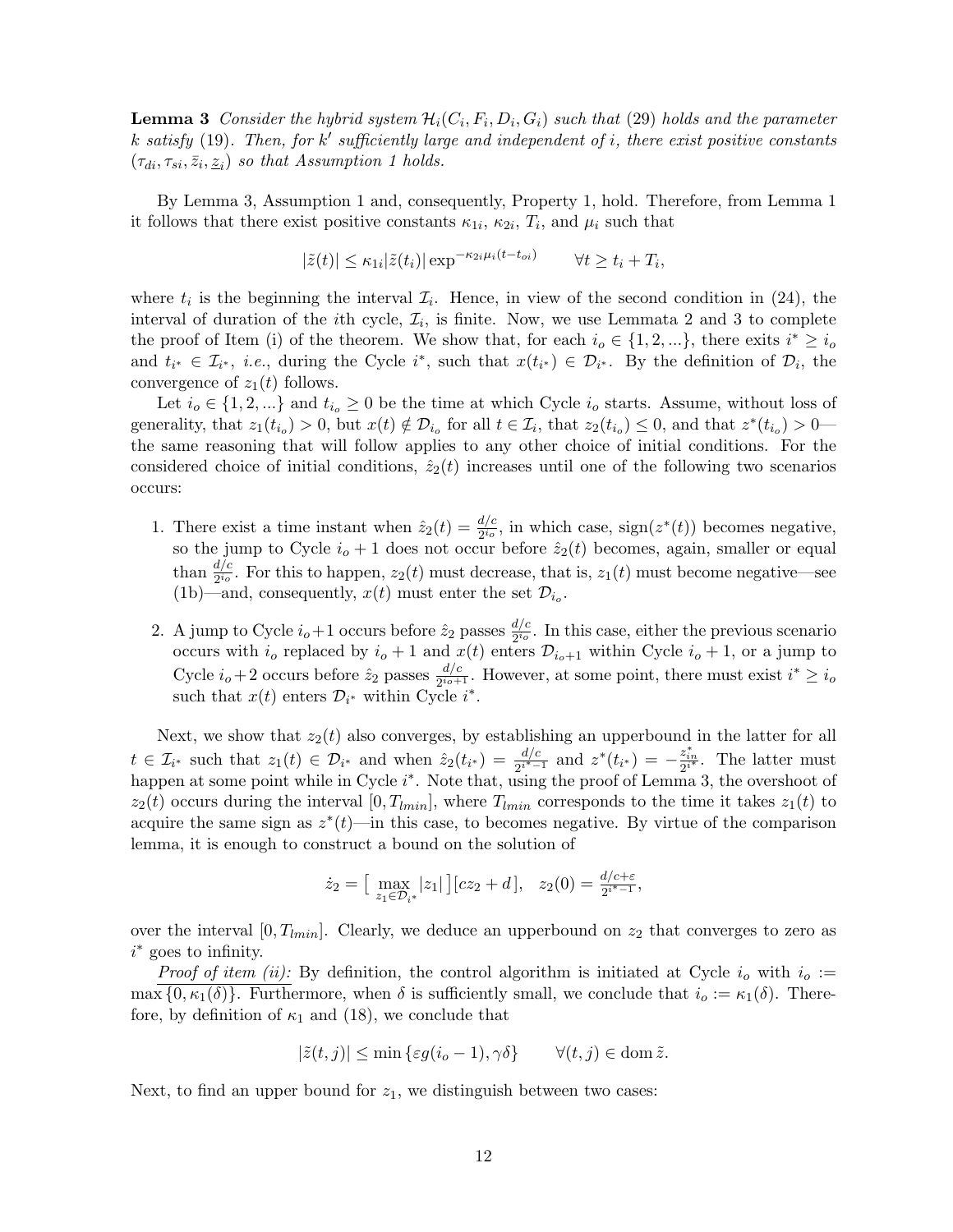• If  $x_o \in \mathcal{D}_{i_o}$ , where  $\mathcal{D}_{i_o}$  is defined in [\(30\)](#page-10-3) and is forward invariant. Then, we know that, there exists a class  $\mathcal K$  function  $\kappa_2$  such that

<span id="page-12-0"></span>
$$
\mathcal{D}_{i_o} \subset \kappa_2(|\delta|)[-1,1].
$$

Indeed, it is easy to see that when  $\delta$  goes to zero,  $i_{o}$  goes to infinity, and thus  $\mathcal{D}_{i_{o}}$  goes {0}.

• If  $\mathcal{D}_{i_o} \subset \{x \in \mathcal{X} : z_1 \in [-|z_{1o}|, |z_{1o}|]\}$ , we use the fact that  $\mathcal{D}_{i_o}$  is finite-time attractive — see Item (i) in Lemma [2.](#page-10-1) Furthermore, since the flows are unique and  $z_1$  is a continuous variable, we conclude that  $[-|z_{1o}|, |z_{1o}|]$  must be forward invariant. Hence, we obtain that

$$
|z_1(t,j)| \le |z_{10}| \qquad \forall (t,j) \in \text{dom } z_1. \tag{31}
$$

Finally, to complete the proof, we establish an upper bound on  $z_2$ . Assume, without loss of generality, that  $z_{2o} > 0$  and

$$
z_o^* = -2^{-i_o} z_{in}^* = -2^{-\kappa_1(\delta)} z_{in}^* =: \kappa_3(\delta).
$$

Then, consider the following two cases:

- If  $z_{1o} \in \mathcal{D}_{i_o}$ , we conclude that the overshoot of  $|z_2|$  occurs only on the interval  $[0, T_{1*}]$ , on which  $|z_1| \leq \kappa_2(\delta)$ , and before  $z_1$  becomes negative.
- When  $\mathcal{D}_{i_o} \subset \{x \in \mathcal{X} : z_1 \in [-|z_{1o}|, |z_{1o}|]\}$ , we conclude that [\(31\)](#page-12-0) holds. Hence, the overshoot of  $z_2$  occurs only on the interval  $[0, T_{2*}]$ , on which  $|z_1| \leq |z_{10}|$ , and before  $z_1$ becomes negative.

Hence, after the comparison Lemma, it suffices to assess the behavior of the solutions of

$$
\dot{z}_2 = \max\{|z_{1o}|, \kappa_2(|\delta|)\} (cz_2 + d) \text{ with } z_2(0) = |z_{2o}|,
$$

over the interval  $[0, T_*]$ , where  $T_* := \max\{T_{1*}, T_{2*}\}\$ is an upper bound on the time that  $|z_1|$  takes to flow from max  $\{|z_{1o}|, \kappa_2(|\delta|)\}\)$  to zero.

To complete the proof, we show that  $T_*$  can be chosen as a class K function of  $|(z_o, \tilde{z}_o)|$ . To do so, we use the Lyapunov function  $v(z_{1e}) := z_{1e}^2$ , whose time derivative along the solutions to  $\mathcal{H}_i$  satisfies

$$
\dot{v} = -2k'v + 2az^*\tilde{z}_2z_{1e}
$$
\n
$$
\leq -2k'v + 2a\varepsilon \frac{z_{in}^*}{2^{i_o}}g(i_o - 1)|z_{1e}|.
$$

By assuming, for example that  $k' \geq 1$ , we conclude that

$$
\dot{v} \le -k'v + z^{*2} \frac{a^2 \varepsilon^2}{4^{i_o}} g(i_o + 1)^2
$$
  
 
$$
\le -k'v + z^{*2} \frac{a^2 \varepsilon^2}{4^{\kappa_1(\delta)}}
$$
  
 
$$
\le -k'v + a^2 \kappa_3(\delta)^4.
$$

Hence, to obtain  $T_*$ , we can solve the system  $\dot{v} = -k'v + a^2\kappa_3(\delta)^4$ . From  $v(0) := [\max\{|z_{1o}|, \kappa_2(\delta)\} + z^*]^2$ until  $v(t) \leq z^{*2}$ . Hence, we can see that  $T_*$  is upper bounded by a class K function of  $(|z_0| + \delta)$ .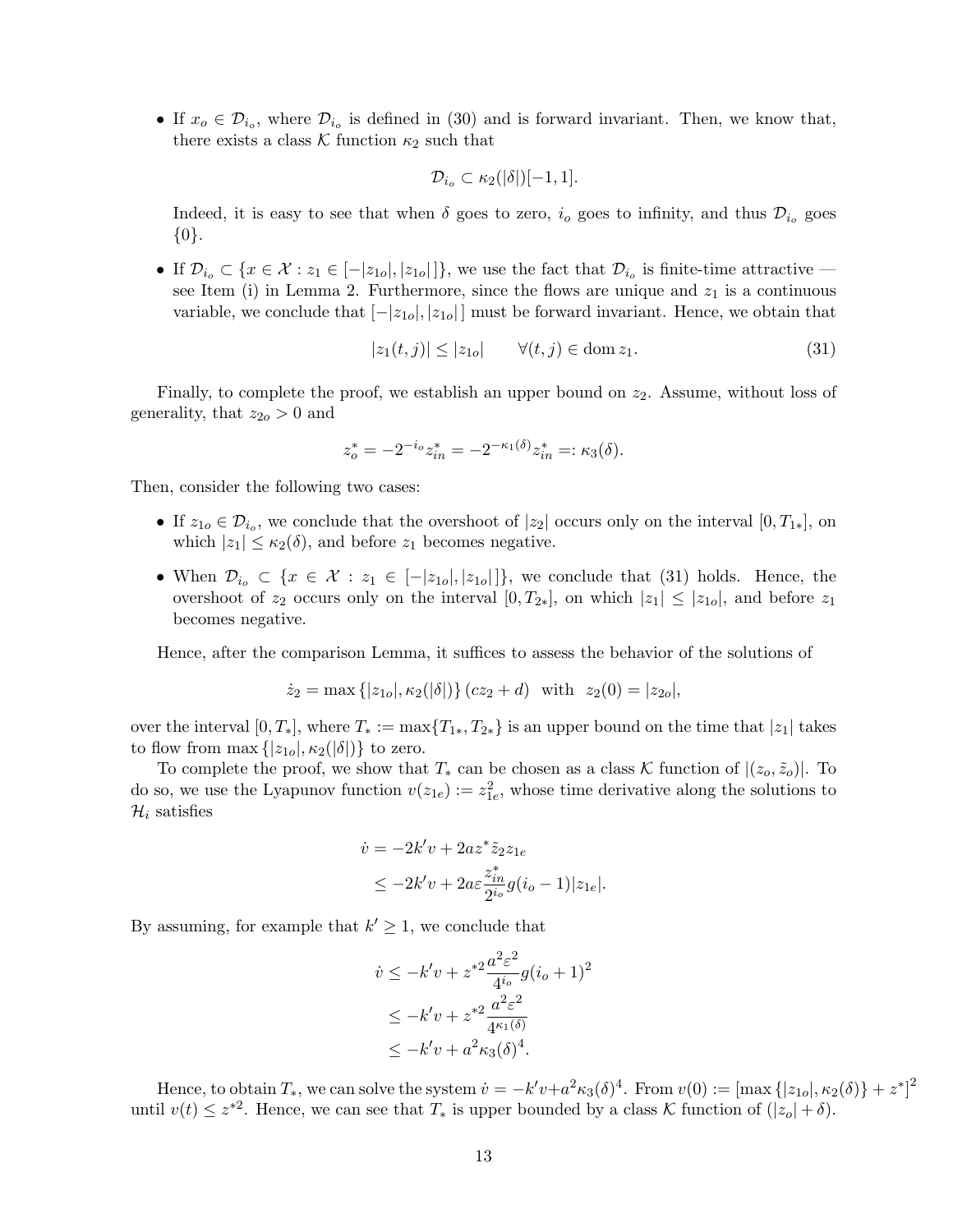*Proof of item (iii):* After [\[20\]](#page-20-13), system  $H$  is well-posed if the sets C and D are closed relative to  $\mathcal X$  and  $F$  and  $G$  are continuous on  $C$  and  $D$ , respectively. It is easy to conclude that our closed-loop hybrid system  $H$  satisfies the hybrid basic conditions which require the sets  $C$  and D to be closed and the maps  $F$  and  $G$  to be continuous. Note that both  $C$  and  $D$  are closed subsets relative to X, F is smooth and G is continuous on  $D = D_c \cup D_{nc}$  since both  $D_c$  and  $D_{nc}$ are closed relative to  $\mathcal X$  and their intersection is empty.

Next, we show that the closed-loop solutions are uniformly non-Zeno. To do so, we note that within a same Cycle i, and between each two consecutive jumps,  $\hat{z}_2(t)$  flows from  $-\frac{d}{2^{i-1}}$  $\frac{d}{2^{i-1}c}$  to  $\frac{d}{2^{i-1}c}$ back and forth. The latter flow phase takes a time we denote by  $T_{li}$ . After Item (ii) in Lemma [2,](#page-10-1) there exists a uniform lower bound  $T_{lmin} > 0$  such that  $T_{li} \geq T_{lmin}$  for all  $i \in \{1, 2, ...\}$ , provided that  $z_{1o} \in \mathcal{D}_i$ . In general, after Item (i) of Lemma [2,](#page-10-1)  $z_1$  must reach  $\mathcal{D}_i$  in finite time while in Cycle i; otherwise, only one jump occurs within Cycle i.

On the other hand, for a jump from Cycle i to Cycle i+1 to occur, the variable  $\tau$  must flow so that  $|\Phi_i(\tau,0)^{\top} P \Phi_i(\tau,0)|^{\frac{1}{2}}$  decreases from  $|P|^{\frac{1}{2}}$  to  $\frac{\lambda_{min}(P)^{\frac{1}{2}}}{2}$  $\frac{1}{2}$ , where  $\Phi_i$  is the transition matrix associated with system [\(25\)](#page-7-2). We show the existence of a strictly positive lower bound on the time the latter decrease process takes. To that end, we use  $V = |\tilde{w}|^2$  and the fact that

$$
\tilde{w}^{\top}\left[A(w_1(\tau)) + A(w_1(\tau))^{\top}\right]\tilde{w} \geq -\eta|\tilde{w}|^2 \quad \forall \tau \geq 0, \, \tilde{w} \in \mathbb{R}^2,
$$

where  $\eta := \max_{i \in \{1,2\}} \{|A_i + A_i^{\top}|\}.$  Then,  $V'(\tau) \ge -aV(\tau)$  for all  $\tau \ge 0$ , which, by virtue of the comparison Lemma, implies that  $V(\tau) \ge \exp^{-a\tau} V(0)$  and, in turn, for each  $\tilde{w}(0) \in \mathbb{R}^2$ ,

$$
\tilde{w}(0)^{\top} \Phi_i(\tau, 0)^{\top} \Phi_i(\tau, 0) \tilde{w}(0) \ge \exp^{-a\tau} |\tilde{w}(0)|^2,
$$

hence, since for our case  $|P| > \lambda_{min}(P)$  there exists  $\tau^* > 0$  such that, for each  $i \in \{1, 2, ...\}$ , and for all  $\tau \in [0, \tau^*],$ 

$$
|\Phi_i(\tau,0)^{\top} P \Phi_i(\tau,0)| \geq \lambda_{min}(P) \geq \lambda_{min}(P) h(i).
$$

## 5 A numerical example

To illustrate our theoretical findings, we performed some numerical simulations on a model of extended braking stiffness dynamics, described in detail in [\[15\]](#page-20-7). The switching logic is determined by the conditions in [\(23\)](#page-7-3) and [\(24\)](#page-7-1), with  $a = 375$ ,  $c = 24$ , and  $d = 12.5$ . The scenario defined by these parameters corresponding to that of a hard braking on a dry road. We took, moreover, a gain  $k = 500$  for the controller and gains  $k_1^+ = 40$  and  $k_2^+ = -3$  for the observer. The initial wheel acceleration reference  $z_o^*$  was set to 75 and the sequence h was chosen as

$$
h(i) := \begin{cases} 1/(1 + \frac{1}{4^{i}}) & \text{if } i \in \{1, 2, ..., 8\}, \\ 1/2 & \text{if } i \in \{9, 10, ...\}. \end{cases}
$$

This choice of h results from extensive numerical tests, which showed that the natural choice  $h(i) \equiv 1/2$ , which satisfies the conditions of Theorem [1,](#page-9-2) leads to relatively slow convergence of z, while  $h(i) = 1/(1 + \frac{1}{4^i})$  for all  $i \in \mathbb{N}$  violates the condition t  $\lim_{i \to \infty} g(i) = 0$ , with  $g(i) = \prod_1^i h(j)$ , in Item (i) of Theorem [1.](#page-9-2)

The numerical results are illustrated in Figs. [1](#page-14-0) and [2.](#page-14-1) The NE plot in Fig. [1](#page-14-0) shows (in black) the trajectories of the measured output,  $z_1$ , and the corresponding estimate generated by the observer (in blue). The yellow (apparently) solid lines correspond to the piece-wise constant reference  $z^*$  taking values in the discrete set  $S^*$  defined in [\(21\)](#page-5-2), hence the "staircase-type"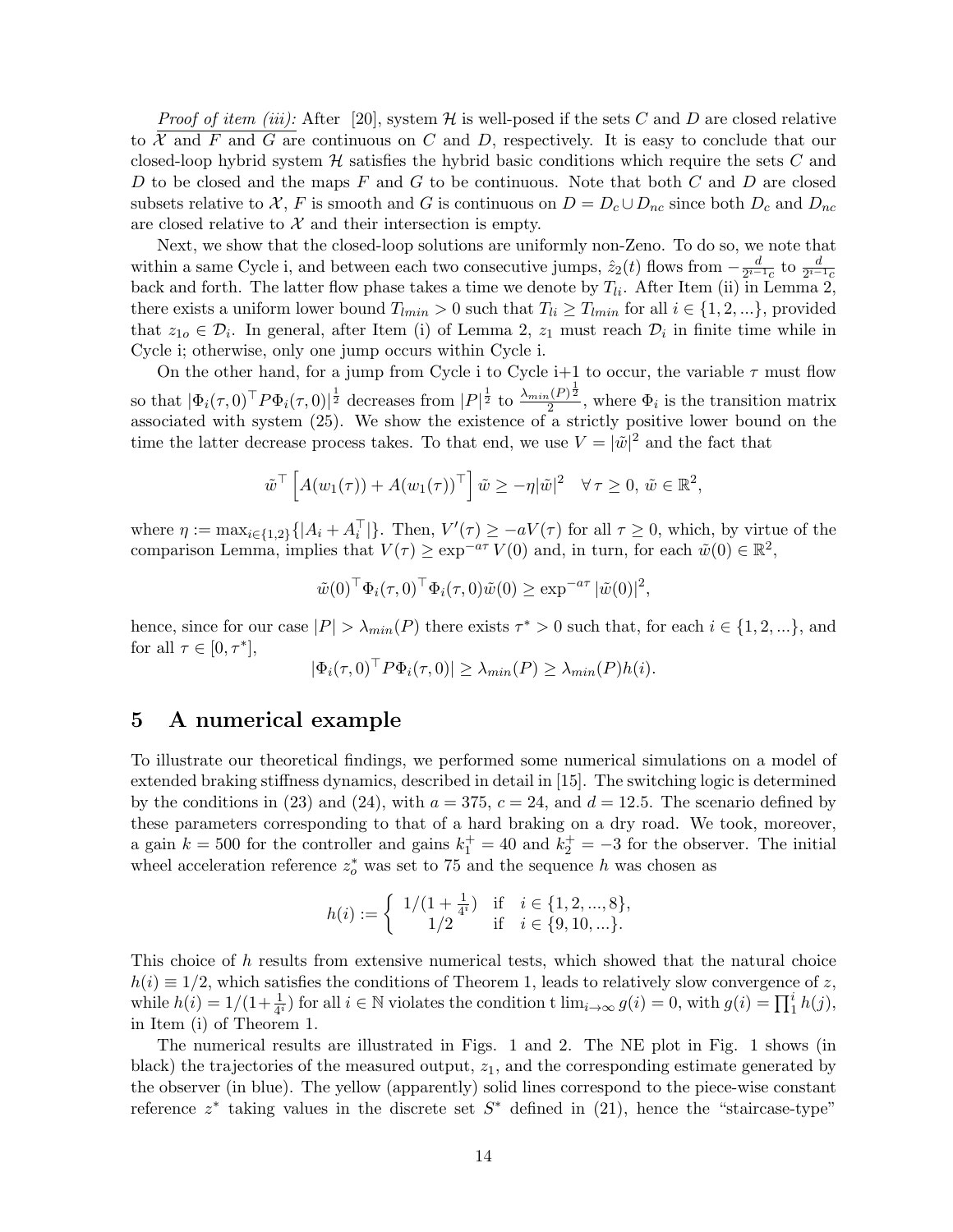

<span id="page-14-0"></span>Figure 1: System's and observer's response



<span id="page-14-1"></span>Figure 2: System's response on the phase-plane

graph. It is noticeable that, e.g., approximately  $\forall t \in (0,8)$ ,  $|z^*(t)| \approx 75$ , while  $\forall t \in (15,28)$  $|z^*(t)| \approx 2.3$ . Other values are discernible over other intervals. These correspond to the duration of the different cycles triggered as explained in Section [3.](#page-4-4) Within each cycle, the reference keeps switching between the positive and negative value of the same constant. In the zoomed windows, one can appreciate that, even if the system's output does not attain the imposed reference (because the latter switches) the observer keeps tracking the plant's states; the trajectories of  $z_2$ and  $\hat{z}_2$  are depicted in the NW plot. It is the "persistent excitation" induced by the switchings that the observer keeps up with a close estimate of the states. Then, as described in the algorithm, successive cycles, at the beginning of which the reference  $z^*$  is halved, are generated. Thus, the reference, the plant's states and the observer errors, all tend to zero asymptotically. In Fig. [2](#page-14-1) one may appreciate the stabilization mechanism by looking at the response on the phase plane.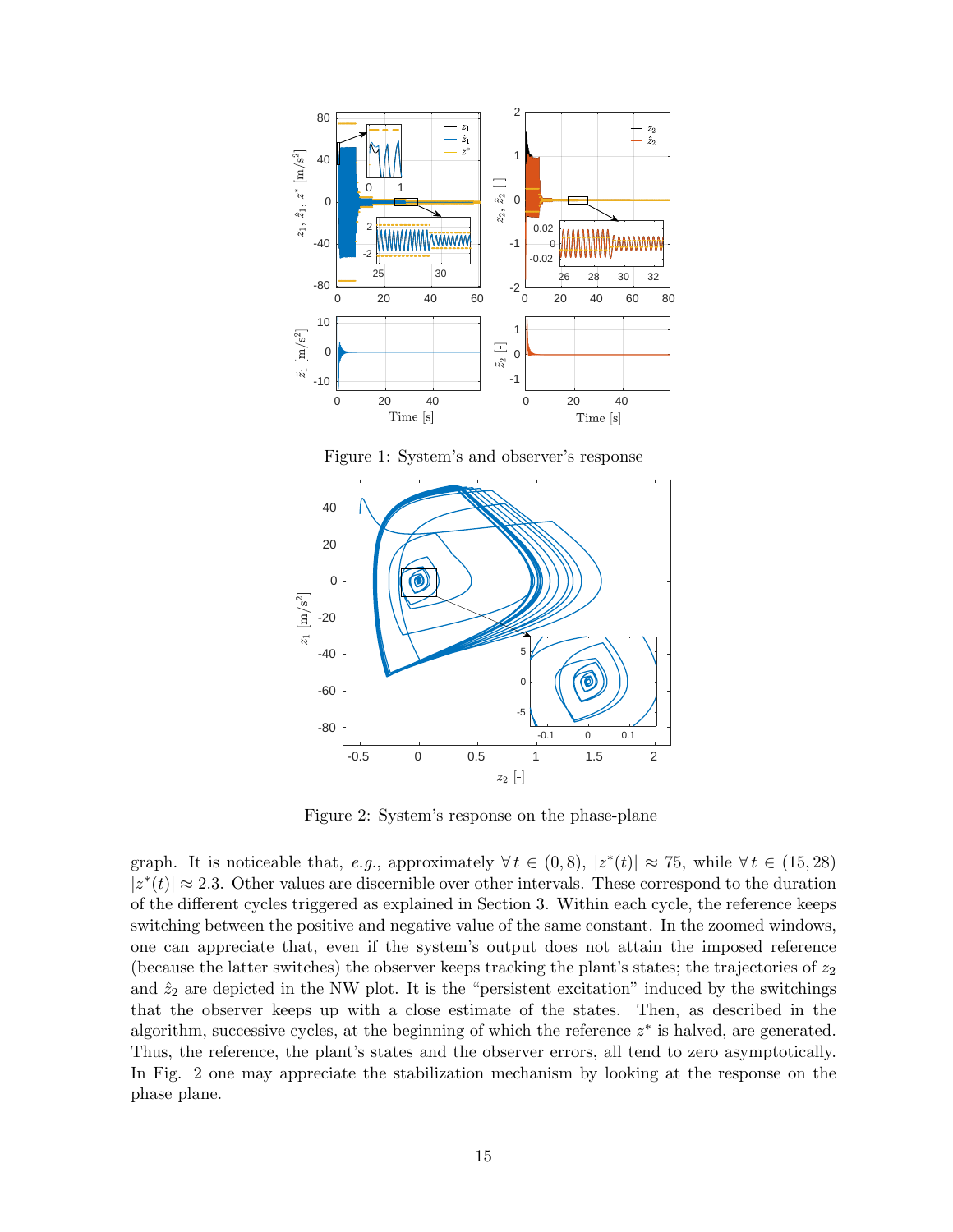## 6 Discussion and Future Work

Simultaneous estimation and stabilization at an equilibrium where observability is lost is a challenging, but not impossible task, at least for certain bilinear systems. Although in this work we focuss on a particular plant, our results set the basis for future work oriented towards broadening the applicability of our switching-observer-based hybrid controller to other bilinear and, more generally, non-uniformly observable systems. Furthermore, an intriguing problem remains open even for the case-study aaddressed here, how to construct a smooth outputfeedback observer-based controller. The following statement shows that such task is not out of reach. We prove the existence of a smooth output feedback law  $t \mapsto u_c(z_{1[0,t]})$  guaranteeing semi-global asymptotic stability of the set  $\{z = 0\}$  for the closed-loop of the ABS given by

$$
ABS_c: \begin{cases} \dot{z}_1 = -az_1z_2 + u_c(z_{1[0,t]}) \\ \dot{z}_2 = (cz_2 + d)z_1. \end{cases}
$$

Note that we use  $z_{1[0,t]}$  to denote the restriction of z to  $[0,t]$ . Furthermore, we denote by  $u_c(z_{1[0,t]})$  the image, using the functional  $u_c$ , of the function  $z_{1[0,t]}$ .

<span id="page-15-0"></span>**Theorem 2** Consider the control ABS system in [\(1\)](#page-0-1) and let  $R > 0$  such that  $|z_0| \leq R$ . Then, there exists  $t \mapsto u_c(z_{1[0,t]})$  smooth such that the following properties hold for the resulting closedloop system  $ABS_c$ .

- (i) Each solution z satisfies  $\lim_{t\to+\infty} |z(t)| = 0$ .
- (ii) The origin is locally stable provided that  $|z_0|$  is known.

#### 6.1 Proof of Theorem [2](#page-15-0)

According to Theorem [1,](#page-9-2) we are able to find a piece-wise continuous input signal  $t \mapsto u_{pc}(z_{1[0,t]})$ given by

$$
u_{pc}(z_{1[0,t]}) := az_1(t)\hat{z}_2(z_{1[0,t]}) - k [z_1(t) - z^*(z_{1[0,t]})],
$$

where  $t \mapsto z^*(z_{1[0,t]}) \in S^*$  is a piecewise-constant signal computed according to Section [3.](#page-4-4) Moreover,  $t \mapsto \hat{z}_2(z_{1[0,t]}) \in \mathbb{R}$  is a continuous signal chosen according to Section [4.](#page-7-4)

Using Theorem [1,](#page-9-2) we conclude that the closed-loop of the ABS system using  $t \mapsto u_{pc}(z_{1[0,t]})$ , given by

$$
ABS_{pc}: \begin{cases} \dot{z}_1 = -az_1z_2 + u_{pc}(z_{1[0,t]}) \\ \dot{z}_2 = (cz_2 + d)z_1, \end{cases}
$$

satisfies items (i) and (ii) in Theorem [2.](#page-15-0)

Now, to show the existence of a smooth output-feedback law  $t \mapsto u_c(z_{1[0,t]})$ , we combine some arguments from functional analysis.

First, we note that since  $|z_0| \leq R$ , the solutions to  $\text{ABS}_{\text{pc}}$  are globally bounded and so is the signal  $t \mapsto u_{pc}(z_{1[0,t]})$ . Furthermore, the control ABS system in [\(1\)](#page-0-1) has the form

<span id="page-15-1"></span>
$$
\begin{aligned}\n\dot{z} &= f(z) + [1 \ 0]^\top u, \\
f(z) &:= [-az_1 z_2 \ (cz_2 + d)z_1],\n\end{aligned} \tag{32}
$$

with f locally Lipschitz.

Now, given  $T > 0$ , using the density of the subset of smooth functions in  $L^1([0,T])$ , we conclude the existence of a sequence of smooth functions  ${u_i}_{i=1}^{\infty}$ , with  $u_i: [0, T] \to \mathbb{R}$ , that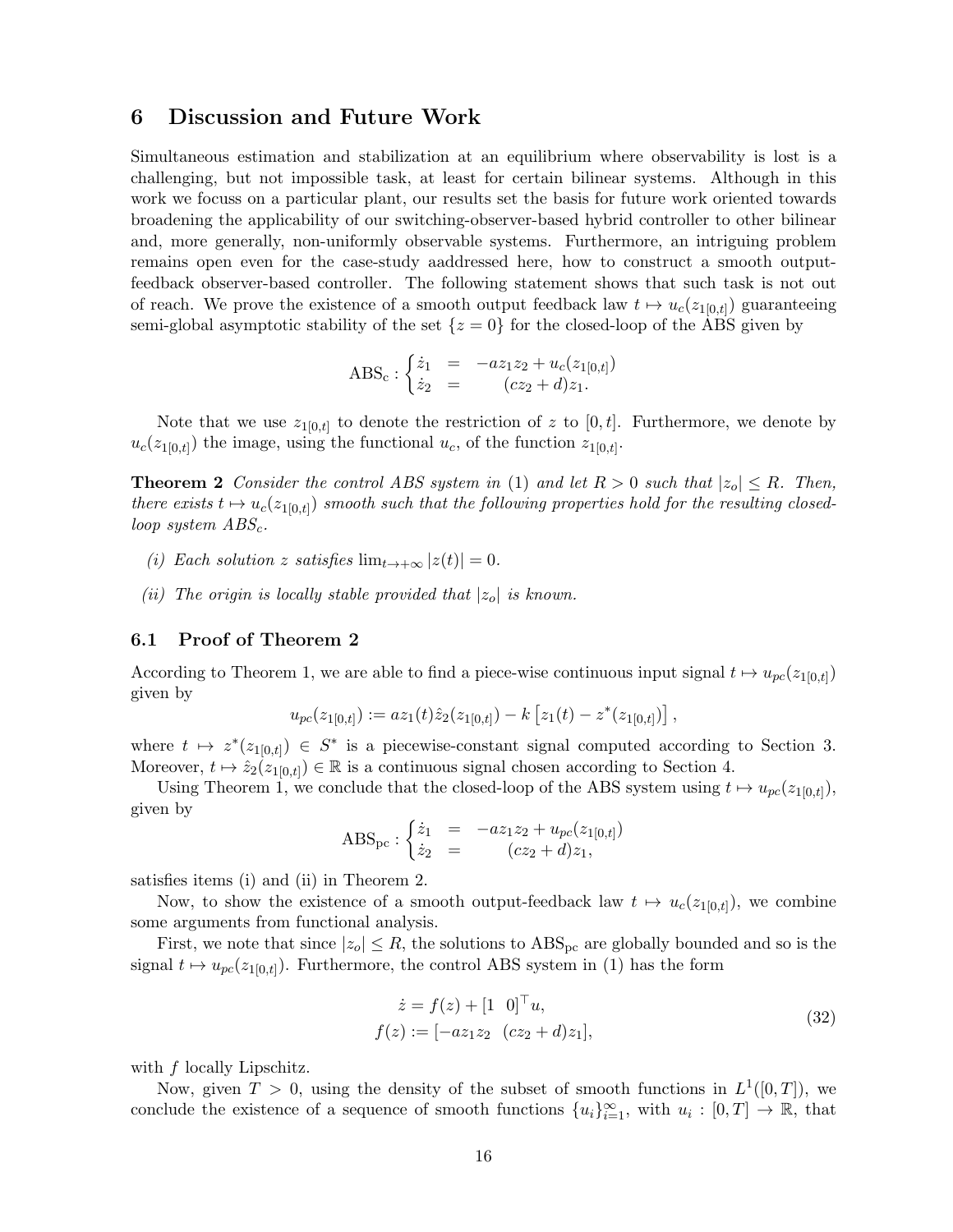converges to the restriction of  $t \mapsto u_{pc}(z_{1[0,t]})$  to  $[0,T]$ . Note that the smoothness of  $\{u_i\}_{i=1}^{\infty}$ , its  $L^1$  convergence to  $t \mapsto u_{pc}(z_{1[0,t]})$ , and boundedness of  $t \mapsto u_{pc}(z_{1[0,t]})$ , imply that the sequence is  ${u_i}_{i=1}^{\infty}$  is uniformly bounded; hence, by passing to an appropriate sub-sequence, we let

$$
w(t) := \lim_{i \to \infty} u_i(t) \qquad \forall t \in [0, T].
$$

Note that  $\int_0^T |w(t) - u_{pc}(z_{1[0,t]})|dt = 0$ . Hence, it is easy to show that since f is locally Lipschitz, then, for a same initial condition, the inputs  $t \mapsto w(t)$  and  $t \mapsto u_{pc}(z_{1[0,t]})$  generate the same solution to  $(32)$  on the interval  $[0, T]$ .

Next, we apply the previous reasoning on each interval  $[i-1,i+1]\frac{T}{2}$ , we end up with a sequence of smooth functions  $\{w_i\}_{i=1}^{\infty}$ , with  $w_i : [i-1, i+1]\frac{T}{2} \rightarrow \mathbb{R}$  such that each inputs  $t \mapsto w_i(t)$  and  $t \mapsto u_{pc}(z_{1[0,t]})$  generate the same solution to  $(32)$  on the interval  $[i-1, i+1]\frac{T}{2}$ , provided that a same initial condition is used.

Finally, we generate the smooth input  $t \mapsto u_c(z_{1[0,t]})$  by connecting the  $w_i$  functions using the smooth functions  $\rho_i : [(i-1)T, iT] \to [0,1]$ , which is strictly increasing,  $\rho(t) = 0$  for all  $t \in [(i-1)T/2, iT/2], \rho((i+1)T/2) = 1$ , and  $\rho'((i+1)T/2) = 0$ . Hence, we define

$$
u_c(z_{1[0,t]}) := (1 - \rho_i(t))w_i(t) + \rho_i(t)w_{i+1}(t),
$$

for all  $t \in [i - 1, i + 1] \frac{T}{2}$ .

Note that, from a same initial condition, the inputs  $t \mapsto u_c(z_{1[0,t]})$  and  $t \mapsto u_{pc}(z_{1[0,t]})$ generate the same solution, which completes the proof.

#### .1 Proof of Lemma [2](#page-10-1)

#### .1.1 Proof of Item (i)

We first use the fact that  $|\tilde{z}_o| \leq \frac{\varepsilon g(i-1)}{\gamma}$ , together with [\(18\)](#page-5-0), to conclude that

$$
|\tilde{z}(t,j)| \le \varepsilon g(i-1) \qquad \forall (t,j) \ge \text{dom}\,\tilde{z}.
$$

Next, we use the Lyapunov function  $v(z_1) := z_1^2$ , whose time derivative along the solutions to  $\mathcal{H}_i$  satisfies

$$
\dot{v} = -2k'z_1^2 + 2k'z_1z^* + 2az_1z^*\tilde{z}_2
$$
\n
$$
\leq -k'v + 2k'z^{*2} + 2a^2z^{*2}\tilde{z}_2^2
$$
\n
$$
\leq -k'v + \frac{2k'z_{in}^*^2}{4^i} + \frac{2a^2\varepsilon^2z_{in}^*^2}{4^i}g(i-1)^2.
$$

As a result, we obtain

$$
v(t,j) \le v(0,0) \exp^{-k't} + \frac{2z_{in}^{*2}}{2^{2i}} \left[1 - \exp^{-k't}\right] + \frac{a^2 \varepsilon^2 z_{in}^{*2}}{(2k')4^{(i-1)}} g(i-1)^2 \left[1 - \exp^{-k't}\right],
$$

so, by choosing k' such that  $k' \geq \frac{a^2 \varepsilon^2}{2}$  $\frac{2}{2}$ , we get

$$
v(t,j) \le v(0,0) \exp^{-k't}
$$
  
+  $\left[\frac{z_{in}^{*2}}{2^{2(i-1)}} + \frac{z_{in}^{*2}}{4^{(i-1)}}g(i-1)^2\right] \left[1 - \exp^{-k't}\right]$   

$$
\le \max \left\{v(0,0), \left[\frac{z_{in}^{*2}}{2^{2(i-1)}} + \frac{z_{in}^{*2}}{2^{2(i-1)}}g(i-1)^2\right]\right\}.
$$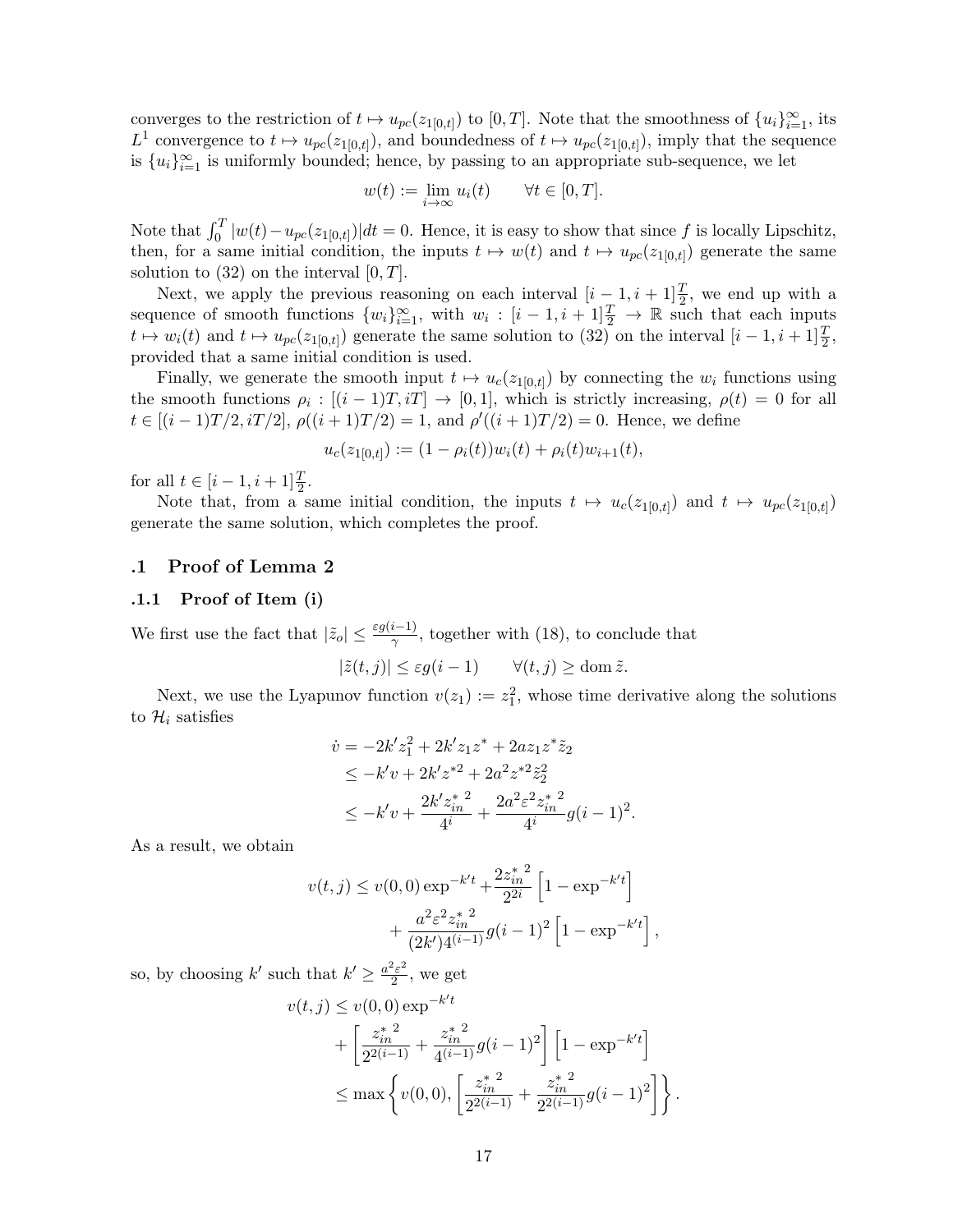Hence, the set  $\mathcal{D}_i$  is finite-time attractive and forward invariant.

#### .1.2 Proof of Item (ii)

If  $x_{oi} \in \mathcal{D}_i$ , using the comparison Lemma, a lower bound on the time between each two consecutive jumps of  $\mathcal{H}_i$  can be obtained by computing the time the solution to

<span id="page-17-0"></span>
$$
\dot{z}_2 = -\left(\frac{2z_{in}^*}{2^{i-1}}\right)(cz_2 + d),\tag{33}
$$

with initial conditions  $z_{o2} = \frac{d/c - \varepsilon}{2i - 1}$  $\frac{l/c-\varepsilon}{2^{i-1}}$ , takes to reach  $\frac{-d/c+\varepsilon}{2^{i-1}}$ .

To compute the latter time, we introduce the new time scale  $\tau := \left(\frac{2z_{in}^*}{2^{i-1}}\right)t$ , to obtain in the new time scale  $z_2' = -cz_2 - d$ . By solving the latter equation, we obtain

$$
z_2(\tau) = \sigma_i \exp^{-c\tau} - \frac{d}{c} \left[ 1 - \exp^{-c\tau} \right], \quad \sigma_i := \left[ \frac{d/c - \varepsilon}{2^{i-1}} \right]
$$

and we use the latter to solve  $z_2(\tau) = \sigma_i$  for  $\tau$ . Reordering terms, we obtain  $\exp^{-c\tau}[d/c + \sigma_i] =$  $d/c - \sigma_i$ . Hence,

$$
\tau = \frac{1}{c} \ln \left[ \frac{d/c + \sigma_i}{d/c - \sigma_i} \right] = \frac{1}{c} \ln \left[ 1 + 2 \frac{\sigma_i}{d/c - \sigma_i} \right].
$$

This implies that, in the original time scale, the length of the interval  $[t_i, t_{i+1}]$  between two jumps of the solution to  $(33)$ , denoted  $T_{li}$ , staisfies

$$
T_{li} \ge \frac{2^{i-1}}{2cz_{in}^*} \ln\left[1 + 2\frac{\sigma_i}{d/c - \sigma_i}\right],
$$

which is separated from zero, *i.e.*,

$$
\lim_{i \to \infty} T_{li} \ge \frac{1}{dz_{in}^*} \left[ \frac{d}{c} - \varepsilon \right] > 0.
$$

#### .2 Proof of Lemma [3](#page-10-2)

Let  $x_o \in \mathcal{D}_i$  and let  $\hat{z}_{o2} = \frac{d/c}{2^{i-1}}$  $rac{a/c}{2^{i-1}}$ . There is no loss of generality since if  $x_o \notin \mathcal{D}_i$  Assumption [1](#page-1-0) trivially holds over the *i*th cycle and if  $\hat{z}_{o2} \neq \frac{d/c}{2^{i-1}}$  $\frac{d/c}{2^{i-1}}, \hat{z}_2(t,j) = \frac{d/c}{2^{i-1}}$  for some  $t+j < \infty$ . Moreover, the following reasoning applies mutatis mutandis if  $\hat{z}_{o2} = -\frac{d/c}{2^{i-1}}$  $\frac{a/c}{2^{i-1}}$ . We also use the fact that  $|\tilde{z}_o| \leq g(i-1)\frac{\varepsilon}{\gamma}$  together with [\(18\)](#page-5-0) to conclude that

$$
|\tilde{z}(t,j)| \le \varepsilon g(i-1) \qquad \forall (t,j) \in \text{dom}\,\tilde{z}.\tag{34}
$$

1. At this point, we estimate a lower bound on the flow time that  $\hat{z}_2$  takes to flow from  $\frac{d/c}{2^{i-1}}$ to  $\frac{-d/c}{2^{i-1}}$ . Using [\(34\)](#page-17-1), we conclude that such a time is lower bounded by the time  $z_2$  takes to flow from  $\frac{d/c}{2^{i-1}} - \frac{\varepsilon}{2^{i-1}}$  $\frac{\varepsilon}{2^{i-1}}$  to  $\frac{-d/c}{2^{i-1}} + \frac{\varepsilon}{2^{i-1}}$  $\frac{\varepsilon}{2^{i-1}}$  when

<span id="page-17-1"></span>
$$
z_1 = -\left(\frac{z_{in}^*}{2^{i-1}} + \frac{z_{in}^*}{2^{i-1}}g(i-1)\right).
$$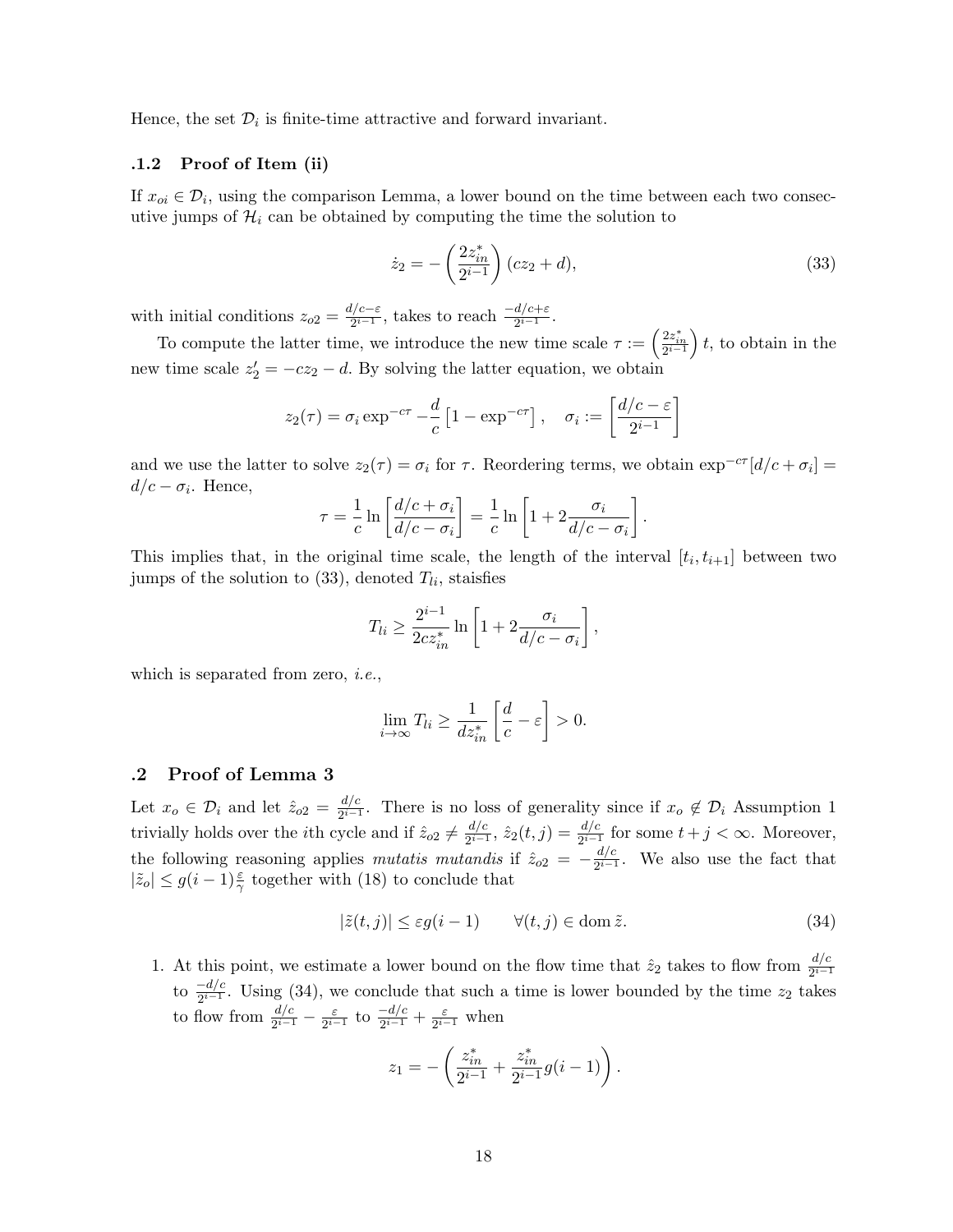Let us denote such time by  $T_{li}$ , which can be easily obtained by solving the ordinary differential equation

$$
\dot{z}_2 = -\left(\frac{z_{in}^*}{2^{i-1}} + \frac{z_{in}^*}{2^{i-1}}g(i-1)\right)(cz_2 + d),
$$

with  $z_{2o} = \frac{d/c - \varepsilon}{2^{i-1}}$  $\frac{U^{C-\varepsilon}}{2^{i-1}}$ . After Item (ii) of Lemma [2](#page-10-1) there exists  $T_{lmin} > 0$  such that  $T_{li} \geq T_{lmin}$ for all  $i \in \{1, 2, ...\}$ .

2. During the phase when  $\hat{z}_2$  flows from  $\frac{d/c}{2^{i-1}}$  to  $\frac{-d/c}{2^{i-1}}$ ,  $z^* = -\frac{z^*_{in}}{2^i}$ . Next, we show how to choose  $k' > 0$  to conclude that  $z_{1e}$  must take at most  $\frac{T_{li}}{2}$  units of time to enter the ball of radius  $\frac{|z^*|}{2}$  $\frac{\gamma}{2}$ . To that end, we use the Lyapunov function

$$
v(z_{1e}) := z_{1e}^2,
$$

whose time derivative along the solutions to  $\mathcal{H}_i$  satisfies

$$
\dot{v} \leq -2k'v + \frac{2az_{in}^*}{2^i}\varepsilon g(i-1)|z_{1e}|.
$$

By assuming, for example that  $k' \geq 1$ , we conclude that

$$
\dot{v} \le -k'v + \frac{a^2 \varepsilon^2 z_{in}^{*2}}{2^{2i}} g(i-1)^2,
$$

As a result, for each  $t \geq 0$  such that  $(t, 0) \in \text{dom } x$ , we have

$$
v(t, 0) \le v(0, 0) \exp^{-k't} + \left[ \frac{a \varepsilon z_{in}^*}{2^i \sqrt{k'}} g(i-1) \right]^2 \left[ 1 - \exp^{-k't} \right].
$$

As a result, by choosing k' large such that  $k' \geq 4a^2\varepsilon^2$ , we obtain

$$
v(t,0) \le v(0,0) \exp^{-k't} + \left[\frac{z_{in}^*}{2^{i+1}}g(i-1)\right]^2 \left[1 - \exp^{-k't}\right]
$$
  

$$
\le \left[\frac{2z_{in}^*}{2^i} + \frac{2z_{in}^*}{2^i}g(i-1)\right]^2 \exp^{-k't}
$$
  

$$
+ \left[\frac{z_{in}^*}{2^{i+1}}g(i-1)\right]^2 \left[1 - \exp^{-k't}\right]
$$
  

$$
\le 9z^{*2} \exp^{-k't} + \frac{z^{*2}}{4} \left[1 - \exp^{-k't}\right].
$$

Next, by taking  $k'$  such that

<span id="page-18-0"></span>
$$
k' \ge -\frac{2\ln(2^{-5})}{T_{lmin}},
$$

we conclude that

$$
z_{1e}(t,0)^2 \le \left(\frac{z^*}{2}\right)^2 \qquad \forall t \in \left[\frac{T_{li}}{2}, T_{li}\right].\tag{35}
$$

Hence, during the interval where  $\hat{z}_2$  flows from  $\frac{d/c}{2^{i-1}}$  to  $-\frac{d/c}{2^{i-1}}$  $\frac{d/c}{2^{i-1}}$ , we have  $z_1 \in [z^*, z^*/2]$  for all t belonging to a sub interval of length larger than  $T_{li}/2$ .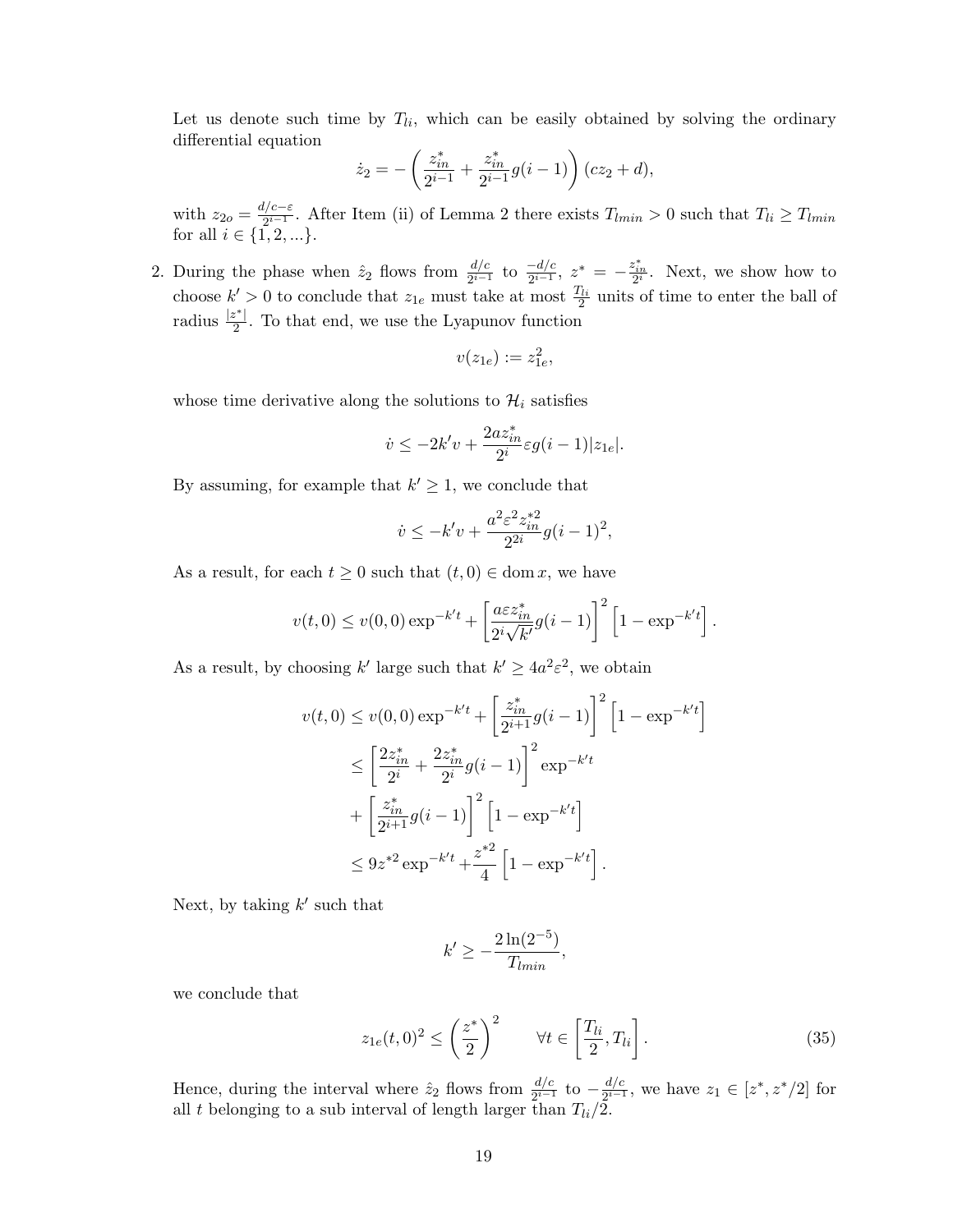3. Next, we estimate an upper bound on the time that  $\hat{z}_2$  takes to flow from  $\frac{d/c}{2^{i-1}}$  to  $-\frac{d/c}{2^{i-1}}$  $rac{a/c}{2^{i-1}}$ . Using [\(34\)](#page-17-1) and [\(35\)](#page-18-0), we conclude that such a time is upper bounded by the time that  $z_2$ takes to flow from  $\frac{d/c}{2^{i-1}} + \frac{\varepsilon}{2^{i-1}}$  $\frac{\varepsilon}{2^{i-1}}$  to  $-\frac{d/c}{2^{i-1}}$  $\frac{d/c}{2^{i-1}}-\frac{\varepsilon}{2^{i-1}}$  $\frac{\varepsilon}{2^{i-1}}$  when

$$
z_1(t)=\left\{\begin{array}{ll}\frac{z_{in}^*}{2^{i-1}}+\frac{z_{in}^*}{2^{i-1}}g(i-1) & \forall\, t\in\left[0,\frac{T_{li}}{2}\right] \\ -\frac{|z^*|}{2} & \forall\, t\geq\frac{T_{li}}{2}.\end{array}\right.
$$

Let us denote such a time by  $T_{ui}$ . Note that  $T_{ui}$  can be easily obtained by solving the linear switched dynamics:

$$
\dot{z}_2 = \begin{cases}\n\left[\frac{z_{in}^*}{2^{i-1}} + \frac{z_{in}^*}{2^{i-1}}g(i-1)\right](cz_2 + d) & \forall t \in [0, \frac{T_{li}}{2}] \\
-\frac{|z^*|}{2}(cz_2 + d) & \forall t \ge \frac{T_{li}}{2},\n\end{cases}
$$

from the initial condition  $z_{2o} = \frac{d/c+\varepsilon}{2^{i-1}}$  $rac{i}{2^{i-1}}$ .

Finally, we conclude that Assumption [1](#page-1-0) holds on Cycle i with

$$
\tau_{di} := \frac{T_{li}}{2}, \qquad \tau_{si} := T_{ui} - \frac{T_{li}}{2},
$$
  

$$
\bar{z}_i := \frac{z_{in}^*}{2^{i-1}} + \frac{z_{in}^*}{2^{i-1}} g(i-1), \qquad \underline{z}_i := \frac{|z^*|}{2},
$$

which completes the proof.

## References

- <span id="page-19-0"></span>[1] L. Brivadis, J.-P. Gauthier, and L. Sacchelli, "Output feedback stabilization of nonuniformly observable systems," https://hal.archives-ouvertes.fr/hal-03589760, Gif sur Yvette, France, Feb. 2022.
- [2] J.-P. Gauthier and I. Kupka, "Observability and observers for nonlinear systems," SIAM J. Contr. Optim., vol. 32, no. 4, pp. 975–994, 1994.
- [3] ——, *Deterministic Observation Theory and Applications*. Cambridge University Press, 2001.
- <span id="page-19-3"></span>[4] G. Besançon, Ed., *Nonlinear Observers and Applications*, ser. Series Lecture Notes in Control and Information Science. London: Springer Verlag, 2007, vol. 363.
- <span id="page-19-1"></span>[5] M. Aguado-Rojas, T.-B. Hoang, W. Pasillas-Lépine, A. Loría, and W. Respondek, "A switching observer for a class of non-uniformly observable systems via singular timerescaling," IEEE Trans. on Automatic Control, vol. 66, no. 12, pp. 6071–6076, 2021.
- <span id="page-19-2"></span>[6] P. Dufour, S. Flila, and H. Hammouri, "Observer design for MIMO non-uniformly observable systems," IEEE Transactions on Automatic Control, vol. 57, no. 2, pp. 511–516, 2012.
- [7] M. Farza, T. Ménard, A. Ltaief, I. Bouraoui, M. M'Saad, and T. Maatoug, "Extended high gain observer design for a class of mimo non-uniformly observable systems," Automatica, vol. 86, pp. 138–146, 2017.